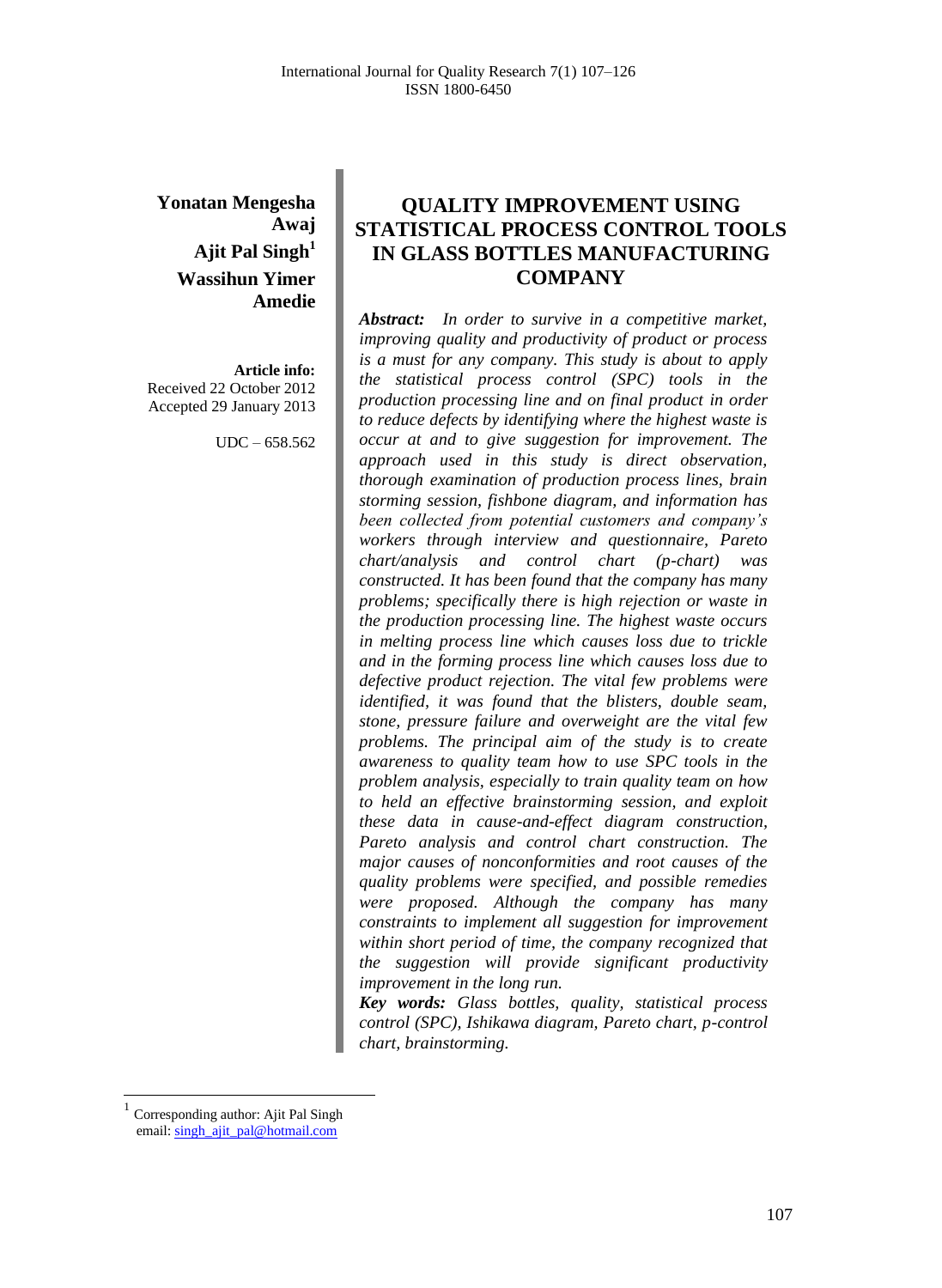

International Journal for Quality Research

### **1. Introduction**

The growing competition in the current global market is an issue translating into a vast need for the continuing evolution of the industry. Therefore, world business is continually in search for the competitive edge due to the growing demands of customer needs and expectations. Quality has an important role in the business process across the entire organization, to be more efficient and effective in the global market, thus improving productivity and customer loyalty as well as increase market share.

Quality is a concept whose definition has changed overtime. In the past, quality meant "conformance to valid customer requirements". That is, as long as an output fell within acceptable limits, called specification limits, around a desired value, called the nominal value, or target value, it was deemed conforming, good, or acceptable. We refer to this as the "goalpost" definition of quality (Deming, 1950).

According to Montgomery (2005), quality is one of the most important decision factors in the selection of products and services. Therefore, quality leads to business success, growth, and increases competitiveness, as well as improves the work environment. Additionally, it involves the employee in achieving the corporate goals and brings a substantial return of investment. The study and the analysis of quality must be aimed at understanding, meeting, exceed and surpassing customer needs and expectations (Kolarik, 1995).

Statistical tools allow measurement and evaluation of the performance in a process to improve its quality. The tools frequently used to support decision making. According to Montgomery (2005), statistical tools can be helpful in developing activities previous to manufacturing, in measuring process variability, in analyzing this variability relative to product requirements or specifications, and in eliminating or greatly reducing variability in process. These tools

allow the interpretation of the process by detecting when the variables change and experimentation by knowing how the variables can change by experimental designs (Ott *et al*., 2000).

# **2. Advantages of Spc Implementation**

SPC implementation is important as it could improve process performance by reducing product variability and improves production efficiency by decreasing scarp and rework. According to Attaran (2000), in their attempts to remain competitive, US business had embarked on TQM techniques such as SPC that leads to higher quality product by reducing-variability and defects; rework, failure, scrap, warranty claims and product recall costs, thus improving their overall business competitiveness (Booker, 2003).

Most of the production and quality cost that SPC aims to minimize such as rework, lost of sales and litigation are measurable. The success and failure in SPC implementation does not depend on company size or resources, but it relies on appropriate planning and immediate actions taken by workers with regards to problem solving. According to Benton (1991) and Talbot (2003), the advantages of implementing SPC could be categories into the following categories, viz., maintain a desired degree of conformance to design, increase product quality, eliminate any unnecessary quality checks, reduce the percentage of defective parts purchased from vendors, reduce returns from customers, reduce scrap and rework rates, provide evidence of quality, enable trends to be spotted, ability to reduce costs and lead times. In other words, SPC implementation can also help to accomplish and attain a consistency of products that meet customer's specifications and thus fulfill their expectations. In general, SPC can be used to monitor the natural variation of a process and minimize the deviation from a target value and thus play a major role in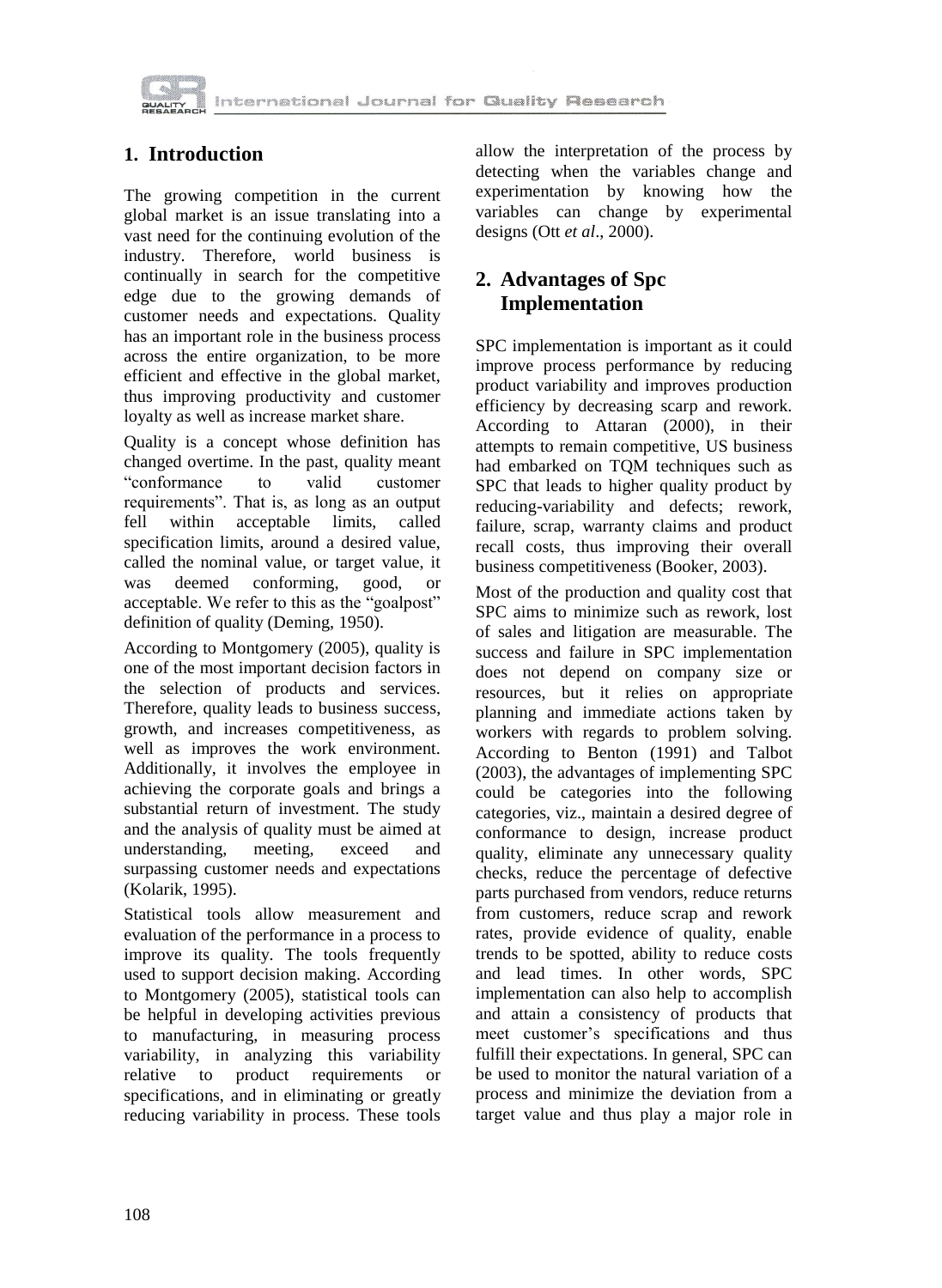

process improvement.

# **3. Company background**

A bottles and glass manufacturing company was chosen to implement SPC tools and concepts in order to improve the product quality and reduce process variability. Bottles and glass company is private, owned by a group of investors, established in 1973 and was re-established for better production in 1992. Company is located in Addis Ababa, Ethiopia, Africa. The company was a producer of different glass bottles and jarsfor beverages, canned foods, and cosmetics to fulfill the needs of different local industries in Ethiopia.

By using a sophisticated system, company is producing glass bottles and jars in a nonstop manufacturing environment. A company utilizes raw materials that are available locally in different areas of the country as natural resources which are obtained from quarries and from local industries. The main components use to manufacture glass bottles and jars in the production processes aremajor raw materials are silca sand, soda ash, limestone, marble, and cullet; and minor raw materials include selenium, iron chromites, iron pyrites, iron sand, sodium sulfate, alumina, carbon, cobalt, and frit.

### **4. Seven basic quality control tools**

Once the basic problem-solving or quality improvement process is understood, the addition of quality tools can make the process proceed more quickly and systematically. The company had used some of the "seven basic quality control tools" in their problem solving technique. The concept behind the seven basic tools came from Kaoru Ishikawa, a renowned quality expert from Japan. The seven quality tools are check sheet, Pareto chart, histogram, scatter diagram, process flow chart, causeand-effect diagram or fish bone diagram, and control charts (Besterfield, 2003; Ishikawa,

1985). According to Ishikawa, 95% of quality-related problems can be resolved with these basic tools. The key to successful problem resolution is the ability to identify the problem, use the appropriate tools based on the nature of the problem, and communicate the solution quickly to others (Ishikawa, 1985).

The philosophy behind SPC concept is the output of a process can be brought into a state of statistical control by means of management and engineering intervention (Antony *et al*., 2000). Ishikawa (1985) points out that SPC's strength lies in its ability to monitor both process centre and its variation about that centre. It can be done by collecting data from samples at various points within the process; variations in the process that may affect the quality of end product can be detected and corrected. Thus, SPC will be able to reduce the probability of passing problems to the customers. SPC has a distinct advantage over other quality control techniques, such as final inspection, which utilize human resources for detecting and correcting problems at the end of the production cycle. SPC emphasize on early detection and prevention of problems. In other words, SPC is aimed at continuously improving the process to manufacture quality product for achieving high customer<br>satisfaction (Karuppusami and (Karuppusami and Gandhinathan, 2006).

Variation reduction is a key aspect to improve product quality. There are two main causes of variation, assignable/special and common/chance causes (Mason and Antony, 2000; Atienza *et al*., 1997). The two main objectives of control chart are to monitor due to assignable causes and to take the appropriate corrective actions. SPC is a statistical technique commonly used to control and reduce process variation (Mason and Antony 2000). Yang and Yang (2004) viewed control charts as a process monitoring and control tool has received much attention both by public and private sectors. In other words, control chart is useful because it can be used to distinguish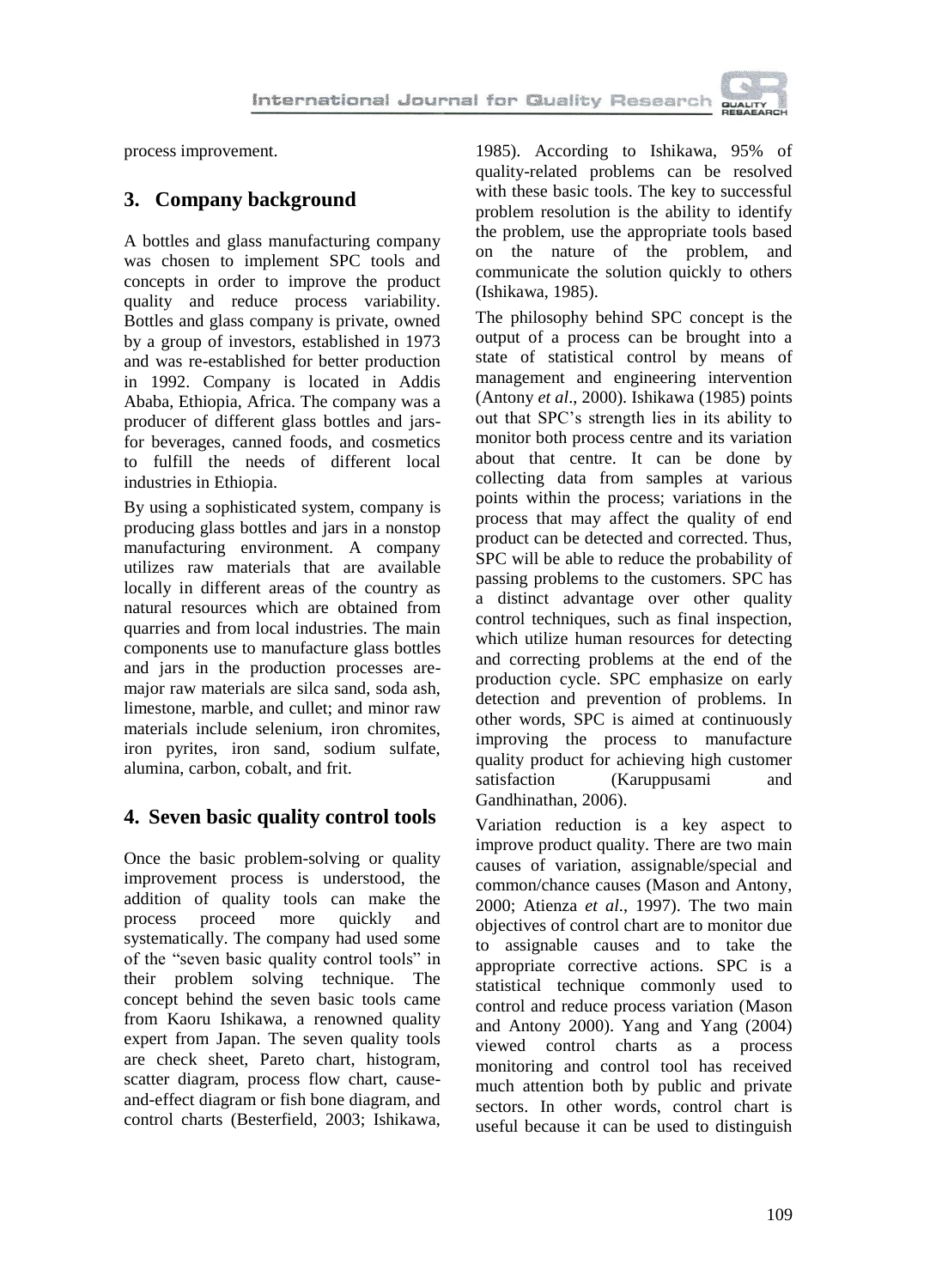

between assignable and common causes of variation in the process. In general, this variability arises from three sourcesimproperly adjusted machines, operator errors, or defective materials (Montgomery, 2005). Pavletic *et al*. (2008) discussed the practical application of seven basic quality control tools in process industry (cement bags damages).

where the plotted values are arranged from largest to smallest. A Pareto chart is used to highlight the most frequently occurring defects, the most common causes of defects, or the most frequent causes of customer complaints. To identify the main problems which cause frequent defects of glass bottles production, a three months data had been collected (viz., January, February, and March, 2011). The actual rejection (Tables 1 and 2) is grouped in their respective type of defects identified (Tables 1a and 2a).

#### **4.1. Pareto chart**

Pareto chart is a special type of bar chart

Table 1. Data collected for number of visual defective (glass bottles) over the past three months (January to March, 2011)

| S.No.          | Type of defects                      |                | Number of defective      |                | Total number |
|----------------|--------------------------------------|----------------|--------------------------|----------------|--------------|
|                |                                      | January        | Februar                  | March          | of defective |
|                |                                      |                |                          |                |              |
| $\mathbf{1}$   | Ring crack                           | 106            | 10                       | 17             | 133          |
| $\overline{2}$ | Body crack                           | 68             | $\overline{7}$           | 21             | 96           |
| $\overline{3}$ | Neck crack                           | 86             | 10                       | 59             | 155          |
| $\overline{4}$ | Heavy seam                           | 35             | 79                       | 150            | 129          |
| 5              | Folding                              | 29             | 101                      | 46             | 176          |
| 6              | <b>Blisters</b>                      | 171            | 174                      | 181            | 526          |
| $\overline{7}$ | Bird swing                           |                | 111                      | $\overline{2}$ | 113          |
| 8              | Dirty mould                          | $\overline{5}$ | 42                       | 27             | 74           |
| 9              | Double seam                          |                | 293                      | 41             | 334          |
| 10             | Stone                                | 178            | 56                       | 22             | 256          |
| 11             | Baffle mark                          | 25             | 71                       | 56             | 152          |
| 12             | Shear mark                           | $\overline{a}$ | $\overline{a}$           | 16             | 16           |
| 13             | Chocked neck                         | 34             | $\overline{a}$           | 10             | 44           |
| 14             | <b>Bottom</b> crack                  | 10             | $\overline{\phantom{0}}$ | 4              | 14           |
| 15             | Wash board                           | 83             | $\overline{a}$           | 23             | 106          |
| 16             | Seeds                                | 22             | ۰                        | 29             | 51           |
|                | Total production                     | 223200         | 201600                   | 223200         | 6480000      |
|                | Total number of samples<br>inspected | 5952           | 5378                     | 5952           | 17282        |
|                | Total number of defective            | 852            | 954                      | 704            | 2375         |
|                | Total percentage defective           | 14.31%         | 17.74%                   | 11.82%         | 13.74%       |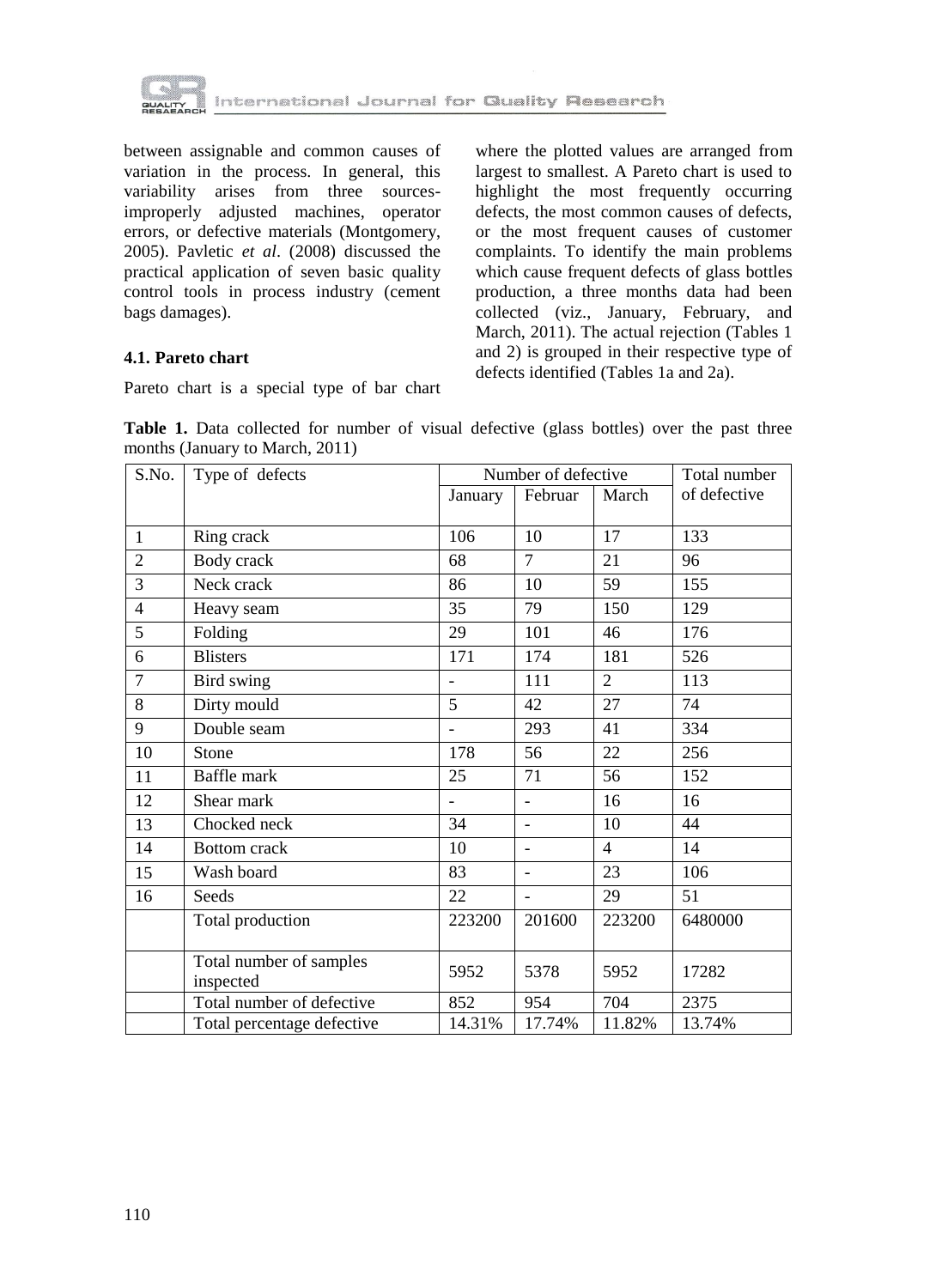

| S.             | Type of                      | Number    | Percentage     | Percentage of | Cumulative |
|----------------|------------------------------|-----------|----------------|---------------|------------|
| No.            | defects                      | of        | defective      | relative      | percentage |
|                |                              | defective | to sample size | defective     | defective  |
| $\mathbf{1}$   | <b>Blisters</b>              | 526       | 3.14%          | 22.14%        | 22.14%     |
| $\overline{2}$ | Double                       | 334       | 1.98%          |               | 36.20%     |
|                | seam                         |           |                | 14.06%        |            |
| $\overline{3}$ | Stone                        | 256       | 1.51%          | 10.78%        | 46.98%     |
| 4              | Folding                      | 176       | 1.04%          | 7.41%         | 54.39%     |
| $\overline{5}$ | Neck crack                   | 155       | 0.92%          | 6.53%         | 60.92%     |
| 6              | Baffle mark                  | 152       | 0.90%          | 6.4%          | 67.32%     |
| $\overline{7}$ | Ring crack                   | 133       | 0.79%          | 5.6%          | 72.92%     |
| 8              | Heavy seam                   | 129       | 0.76%          | 5.43%         | 78.35%     |
| 9              | Bird swing                   | 113       | 0.67%          | 4.76%         | 83.11%     |
| 10             | Wash board                   | 106       | 0.57%          | 4.46%         | 87.57%     |
| 11             | Body crack                   | 96        | 0.49%          | 4.04%         | 91.61%     |
| 12             | Dirty mould                  | 74        | 0.47%          | 3.12%         | 94.73%     |
| 13             | Seeds                        | 51        | 0.20%          | 2.15%         | 96.88%     |
| 14             | Chocked                      | 44        | 0.13%          |               | 98.73%     |
|                | neck                         |           |                | 1.85%         |            |
| 15             | Shear mark                   | 16        | 0.09%          | 0.67%         | 99.40%     |
| 16             | <b>Bottom</b>                | 14        | 0.06%          |               | 99.99%     |
|                | crack                        |           |                | 0.59%         |            |
|                | Total sample size            |           | 17282          |               |            |
| Total          |                              |           | 2375           |               |            |
|                | Average percentage defective |           | 13.74%         |               |            |

**Table 1a.** Number of visual defective (glass bottles) in descending order, percentage of relative defective and cumulative defective over the past three months (January to March, 2011)

Table 2. Data collected for number of physical defective (glass bottles) over the past three months (January to March, 2011)

| S.                                | Type of defects            |         | Number of defective |          |              |  |
|-----------------------------------|----------------------------|---------|---------------------|----------|--------------|--|
| No.                               |                            | January | February            | March    | of defective |  |
|                                   | Pressure failure           | 684     | 1212                | 1350     | 3246         |  |
| 2                                 | Over weight                | 755     | 77                  | 72       | 904          |  |
| 3                                 | Under weight               | 50      | 5                   | $\Omega$ | 55           |  |
| $\overline{4}$                    | Over capacity              | 342     | $\Omega$            | 36       | 378          |  |
| 5                                 | Under capacity             | 13      |                     | $\Omega$ | 14           |  |
| 6                                 | Height out of standard     |         | $\Omega$            | $\Omega$ | 83           |  |
| Total production (lot size)       |                            | 2232000 | 2016000             | 2232000  | 6480000      |  |
| Total number of samples inspected |                            | 5952    | 5376                | 5952     | 17280        |  |
| Total number of defective         |                            | 1927    | 1295                | 1458     | 4680         |  |
|                                   | Total percentage defective | 32.37%  | 24.08%              | 24.49%   | 27.08%       |  |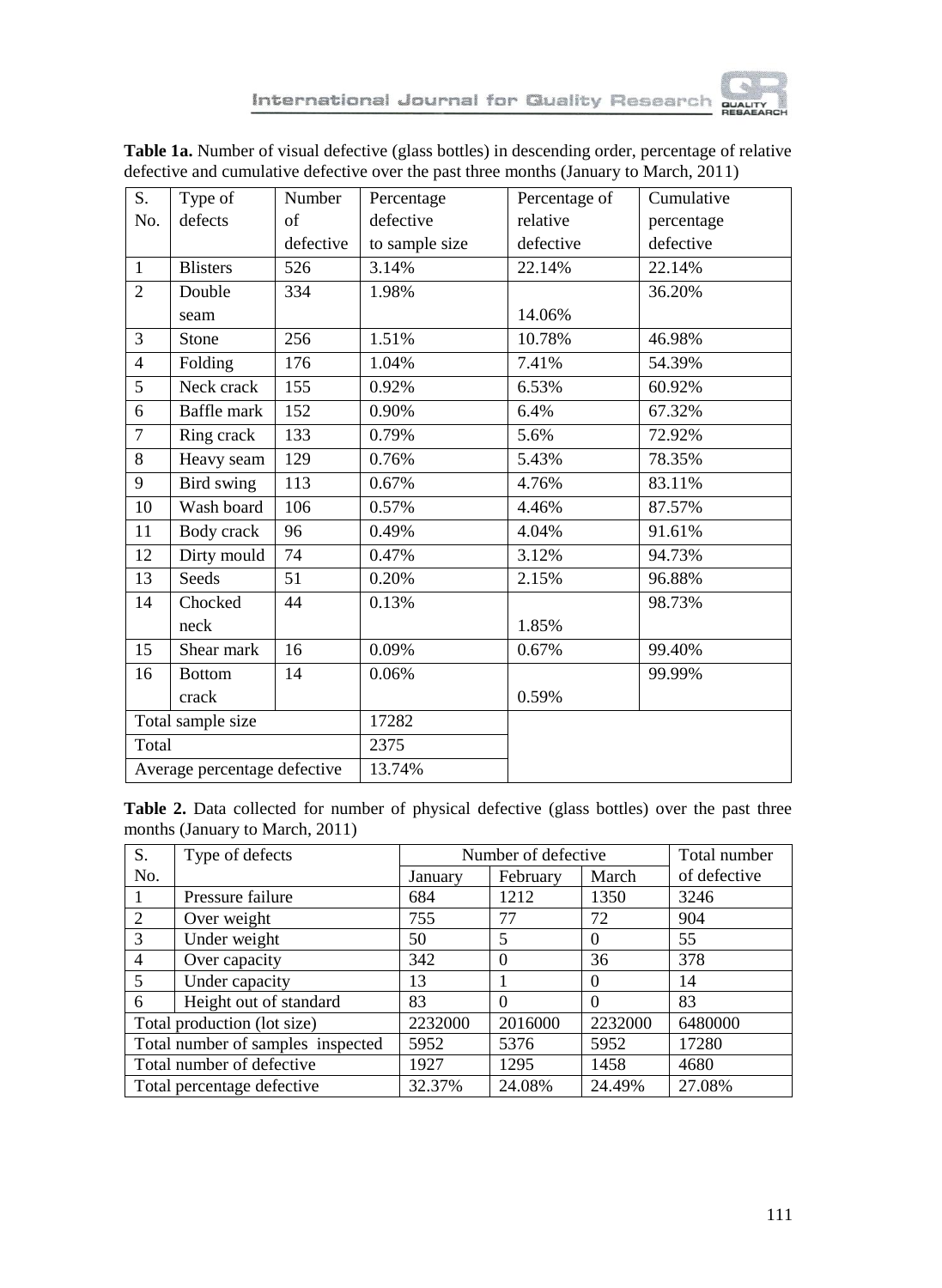

| S.                | Type of defects              | Number    | Percentage     | Percentage of | Cumulative          |
|-------------------|------------------------------|-----------|----------------|---------------|---------------------|
| No.               |                              | of        | defective      | relative      | percentage          |
|                   |                              | defective | to sample size | defective     | defective           |
| $\mathbf{1}$      | Pressure failure             | 3246      | 18.78%         | 69.36%        | 69.36%              |
| 2                 | Over weight                  | 904       | 5.23%          | 19.32%        | 88.68%              |
| 3                 | Overcapacity                 | 378       | 2.19%          | 8.08%         | 96.76%              |
| $\overline{4}$    | Height out of<br>standard    | 83        | 0.48%          | 1.77%         | 98.53%              |
| 5                 | Under weight                 | 55        | 0.32%          | 1.18%         | 99.71%              |
| 6                 | Under capacity               | 14        | 0.08%          | 0.30%         | $100.01\sqrt[3]{3}$ |
| Total sample size |                              | 17280     |                |               |                     |
| Total             |                              |           | 4680           |               |                     |
|                   | Average percentage defective |           | 27.08%         |               |                     |

**Table 2a.** Number of physical defective (glass bottles) in descending order, relative percentage and cumulative percentage over the past three (January to March, 2011)

Based on the Pareto principle the "vital few" factors which have significance effect in the

quality of the products are identified.



**Figure 1.** Pareto chart for types of visual defects observed over the past three months

Pareto chart was constructed based upon data collected (Tables 1a and 2a) and to identify the most common defect as shown in Figures 1 and 2. The Pareto chart revealed that blisters defect-22.14%, double seam defect-14.06%, and stone defect-10.78%, contribute about 46.98% and the two major physically tested and identified defects are

pressure failure-69.36% and overweight-19.32% (Figures 1 and 2). These two major defects contributed 88.68% of the overall rejection. Only the major defects identified are chosen for the case study. Therefore, at this stage, it is obvious that most of all rejections (defects) will decrease, if the causes for these major defects are reduced.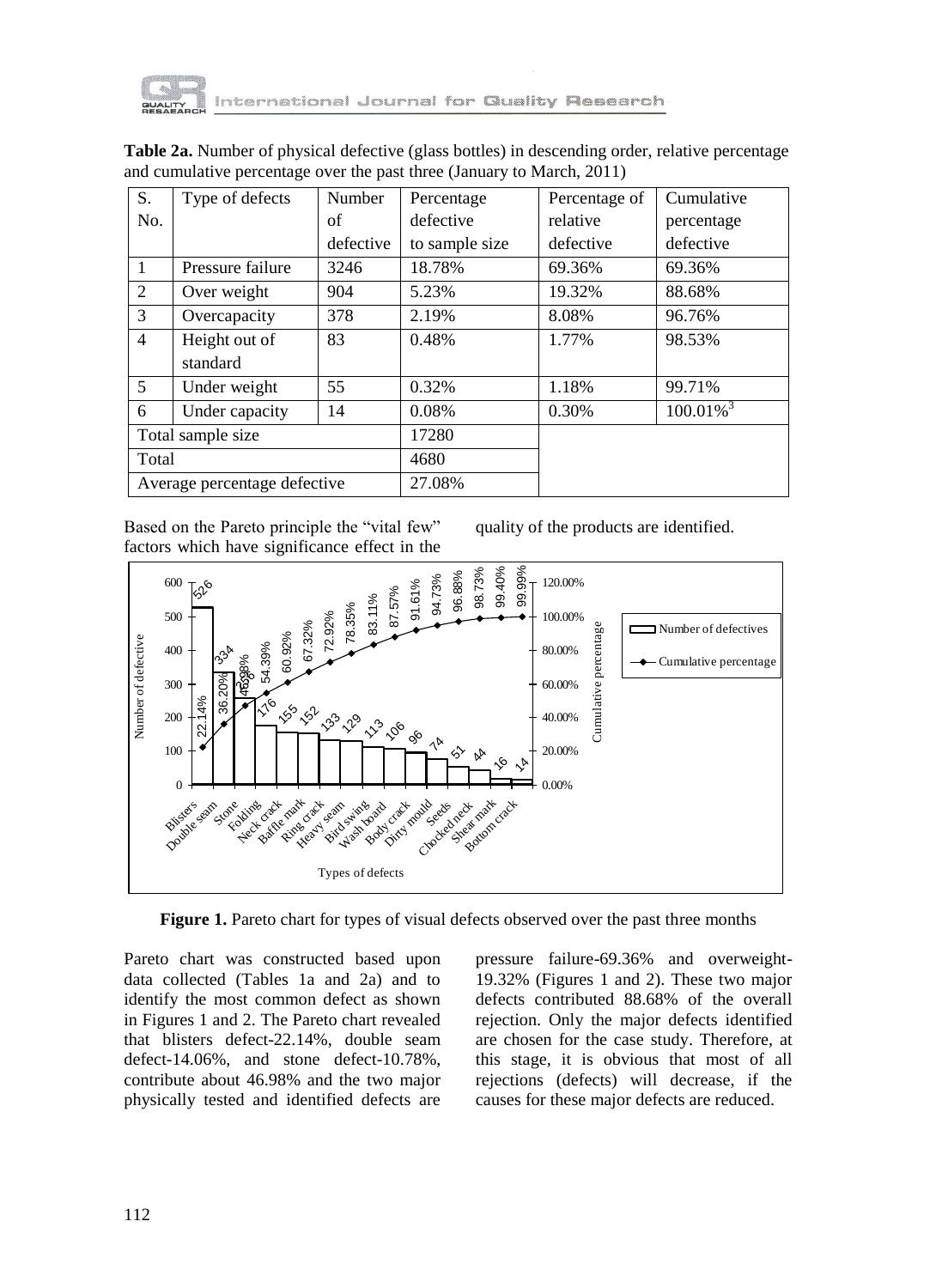

**Figure 2.** Pareto chart for types of physical defects observed over the past three months

#### **4.2 Brainstorming and Ishikawa diagram**

Brainstorming is a technique used to elicit a large number of ideas from a team using its collective power. It normally takes place in a structured session involving between three to twelve people, with five to six people being the optimal group size. The team leader keeps the team member focused, prevents distractions, keeps ideas flowing, and records the outputs (or make sure that team members record their own outputs). The brainstorming session should be a closeddoor meeting to prevent distractions. Seating should be arranged in a U-shape or circle to promote the flow of ideas among group members (Gitlow and Levin, 2009).

There are specific steps that are recommended prior to a brainstorming session as to clarify the subject of brainstorming session. Moreover, many rules should be observed by the participants to ensure that participation is not inhibited.

These rules are as follows:

- Do not criticize anyone's ideas, by word of gesture.
- Do not discuss any ideas during the session, except for clarification.
- Do not hesitate to suggest an idea because it sounds "silly". Many times, such as an idea can lead to the problem solution.
- Do not allow any group member to present more than one idea at a time.
- Do not allow any group to be dominated by one or two people.
- Do not let brainstorming because a gripe session.

If it is the Pareto chart that helps us to prioritize our efforts and focus attention on the most pressing problem or symptom, it is the cause-and-effect diagram that helps to lead us to the root cause of the problem (Devor *et al.*, 2007). The data analyzed by the cause-and-effect diagram usually comes from a brainstorming session.

The quality team had been organized in the company, which was composed of production managers, quality control and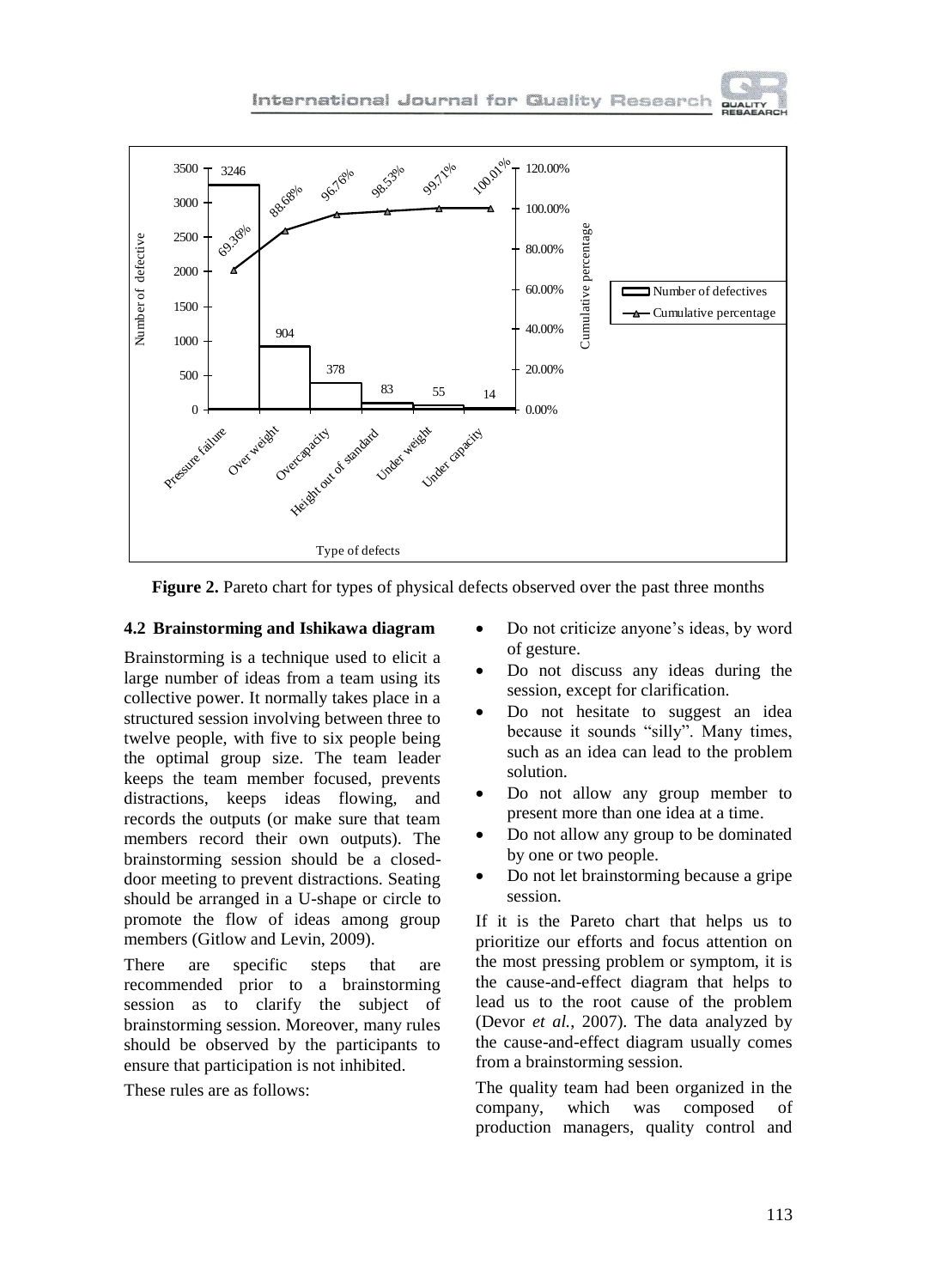

line supervisors. Brainstorming rules were taught these team members at company as to establish the cause-and-effect diagram. The cause-and-effect diagrams were constructed by quality improvement team and through brainstorming sessions involving all employees taking part in the related

production and test activities. Figures 3 to 7 shows the cause-and-effect diagrams for the top three visual defects and two physical defects. The root causes of these three visual defects and two physical defects can be grouped into machine operator/man, work method, material, and equipment.



**Figure 3.** Cause-and-effect diagram for blister defect



**Figure 4.** Cause-and-effect diagram for double seam defect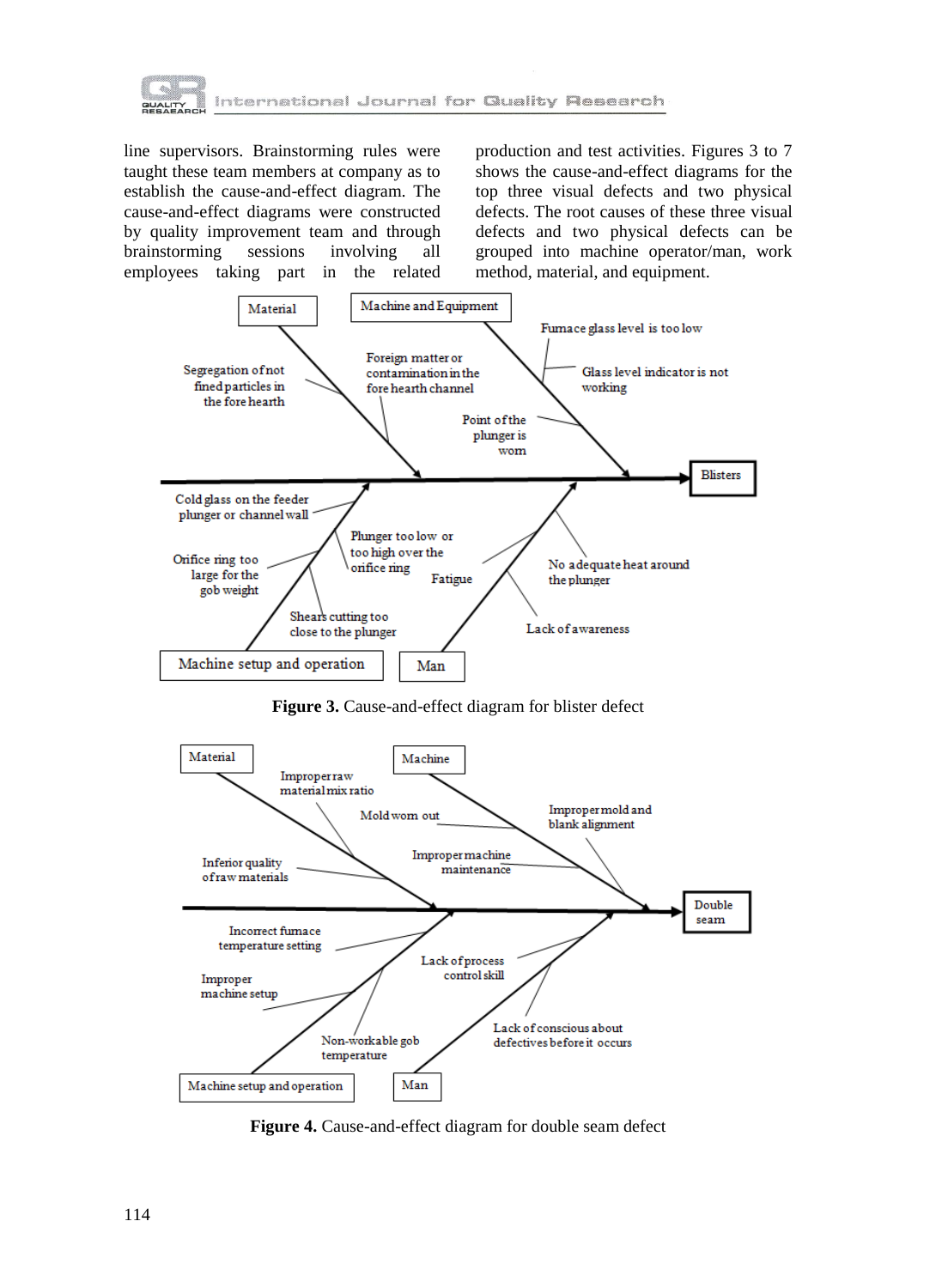



Machine setup and operation



**Figure 6.** Fishbone diagram for pressure failure defect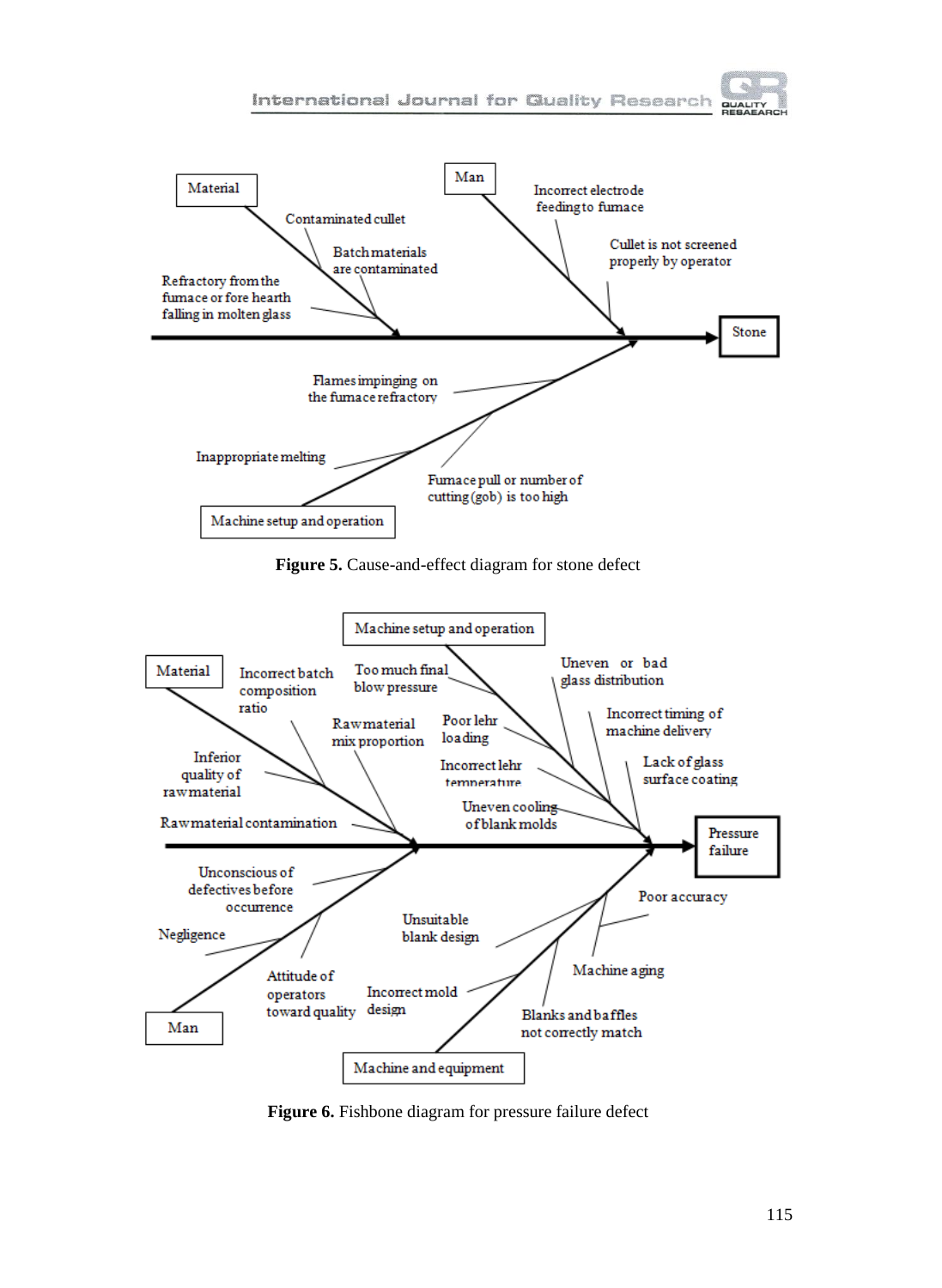



**Figure 7.** Fishbone diagram for overweight defect

#### **4.3. Control chart**

In the present study the data has been collected in March, 2011 from production line (Table 3) and for each subgroup the fraction defective is calculated. As per SPC techniques for better analysis and interpretation of data, the minimum size of the subgroup is 25 taken (ISO 8258:1991-E). For the purpose of constructing attribute

control chart (*p*-chart) with constant subgroup (ISO 8258:1991-E), SPSS software has been used. *P-chart* is established (using SPSS, Version 16) to control the fraction defective for a group of quality characteristics visual defects (blisters, stone, double seam, heavy seam, folding, and wash board etc.).

| Subgroup       | Number    | Number    | Fraction  | Subgroup | Number    | Number    | Fraction  |
|----------------|-----------|-----------|-----------|----------|-----------|-----------|-----------|
| number         | inspected | defective | defective | number   | inspected | defective | defective |
|                | (n)       | (np)      | (np/n)    |          | (n)       | (np)      | (np/n)    |
| 1              | 192       | 20        | 0.1042    | 14       | 192       | 30        | 0.1563    |
| $\overline{2}$ | 192       | 18        | 0.0938    | 15       | 192       | 17        | 0.0885    |
| 3              | 192       | 10        | 0.0521    | 16       | 192       | 16        | 0.0833    |
| $\overline{4}$ | 192       | 24        | 0.1250    | 17       | 192       | 29        | 0.1510    |
| 5              | 192       | 39        | 0.2031    | 18       | 192       | 33        | 0.1719    |
| 6              | 192       | 25        | 0.1302    | 19       | 192       | 43        | 0.2240    |
| 7              | 192       | 18        | 0.0938    | 20       | 192       | 37        | 0.1927    |
| 8              | 192       | 34        | 0.1771    | 21       | 192       | 29        | 0.1510    |
| 9              | 192       | 17        | 0.0885    | 22       | 192       | 22        | 0.1146    |
| 10             | 192       | 38        | 0.1979    | 23       | 192       | 27        | 0.1406    |
| 11             | 192       | 32        | 0.1667    | 24       | 192       | 23        | 0.1198    |
| 12             | 192       | 16        | 0.0833    | 25       | 192       | 29        | 0.1510    |
| 13             | 192       | 16        | 0.0833    |          |           |           |           |

**Table 3.** Computing fraction defective for March, 2011

*p*-chart has been constructed with control limits (*UCL=*0.21, *CL=*0.13, and *LCL=*

0.06) shown on upper right side of the chart (Figure 8).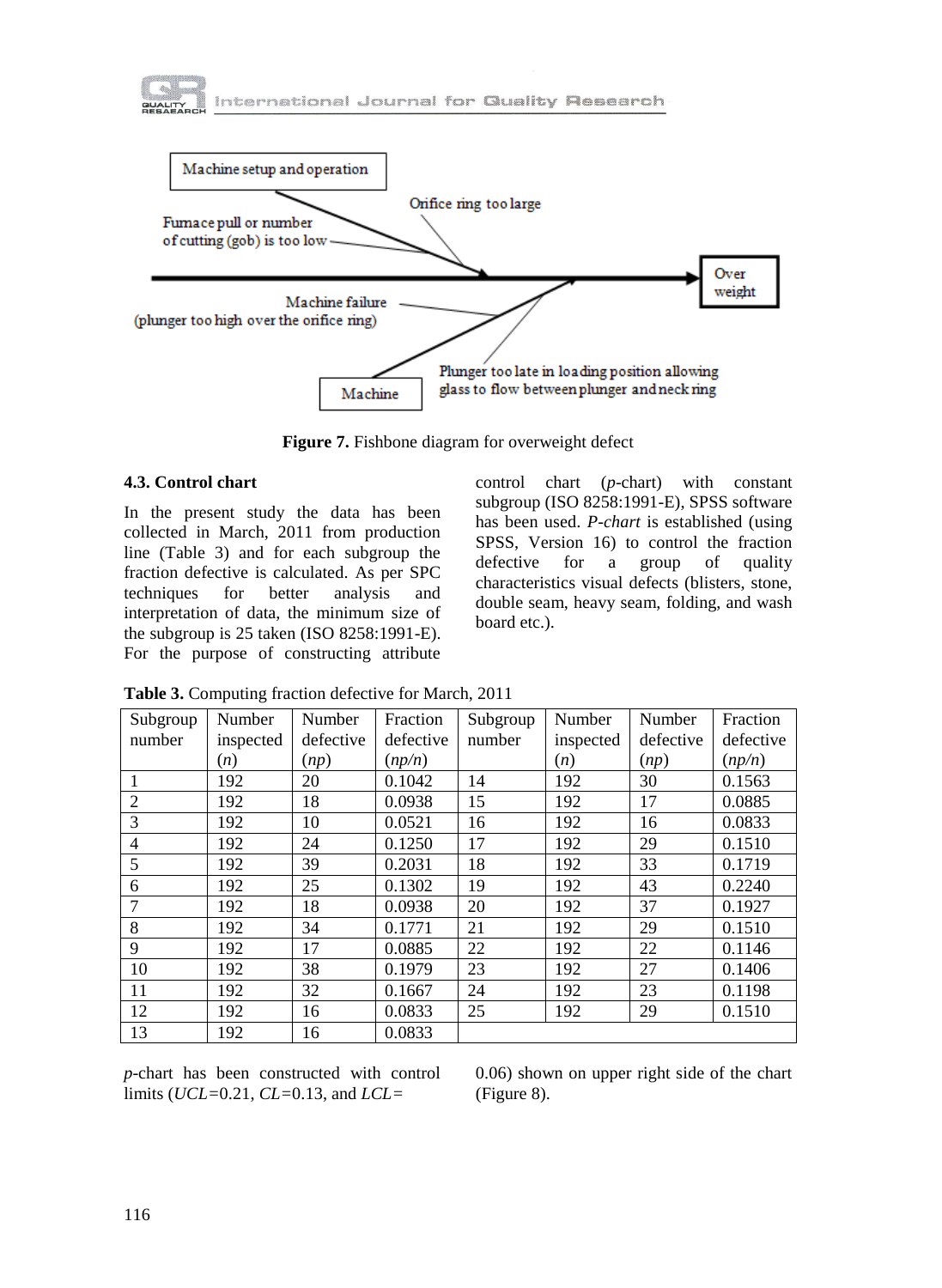

**Figure 8.** P-chart to illustrate process condition for March, 2011

From the process control chart, *p*-chart (Figure 8) constructed for March, 2011 it has been found that quality characteristics in the manufacturing processes tended not to be in statistical control (subgroup number 3 and 9 out of control). Hence, the process has to be brought into state of statistical control by finding the root cause and eliminating from the process. Brainstorming session has been carried out to find root causes and remedies have been identified. Based on these remedies identified, improvement action plan suggestion has been made (Tables 4 to

8) and provided to the company's quality controlling department.

**GUALITY** 

After implementing the action suggestion plans (Tables 4 to 8) for the top three visual and two physical defects, considerable improvement was observed. The *p*-chart was constructed to analyze the process and help to determine how to yield further improvement. The *p*-hart was constructed before and after the action suggestion plans implementation. To plot control chart, data has been collected again for the month of April, 2011 (Table 9).

| Type       | Action plan suggestion for blisters                                         |  |  |  |  |  |  |  |
|------------|-----------------------------------------------------------------------------|--|--|--|--|--|--|--|
| Man        | - Must have skill in identifying causes of defects before it occurs/provide |  |  |  |  |  |  |  |
| (operator) | training.                                                                   |  |  |  |  |  |  |  |
|            | - Pay full attention.                                                       |  |  |  |  |  |  |  |
|            | - Must have good attitude toward quality improvements.                      |  |  |  |  |  |  |  |
| Machine    | - Increase blank cooling and plunger cooling.                               |  |  |  |  |  |  |  |
| setup and  | - Increase the fire in the spout of the furnace.                            |  |  |  |  |  |  |  |
| operation  | - Avoid power interruption/must have reserve<br>while<br>supply<br>power    |  |  |  |  |  |  |  |
|            | interruption occurs.                                                        |  |  |  |  |  |  |  |

**Table 4.** Action plan suggestion for blisters defect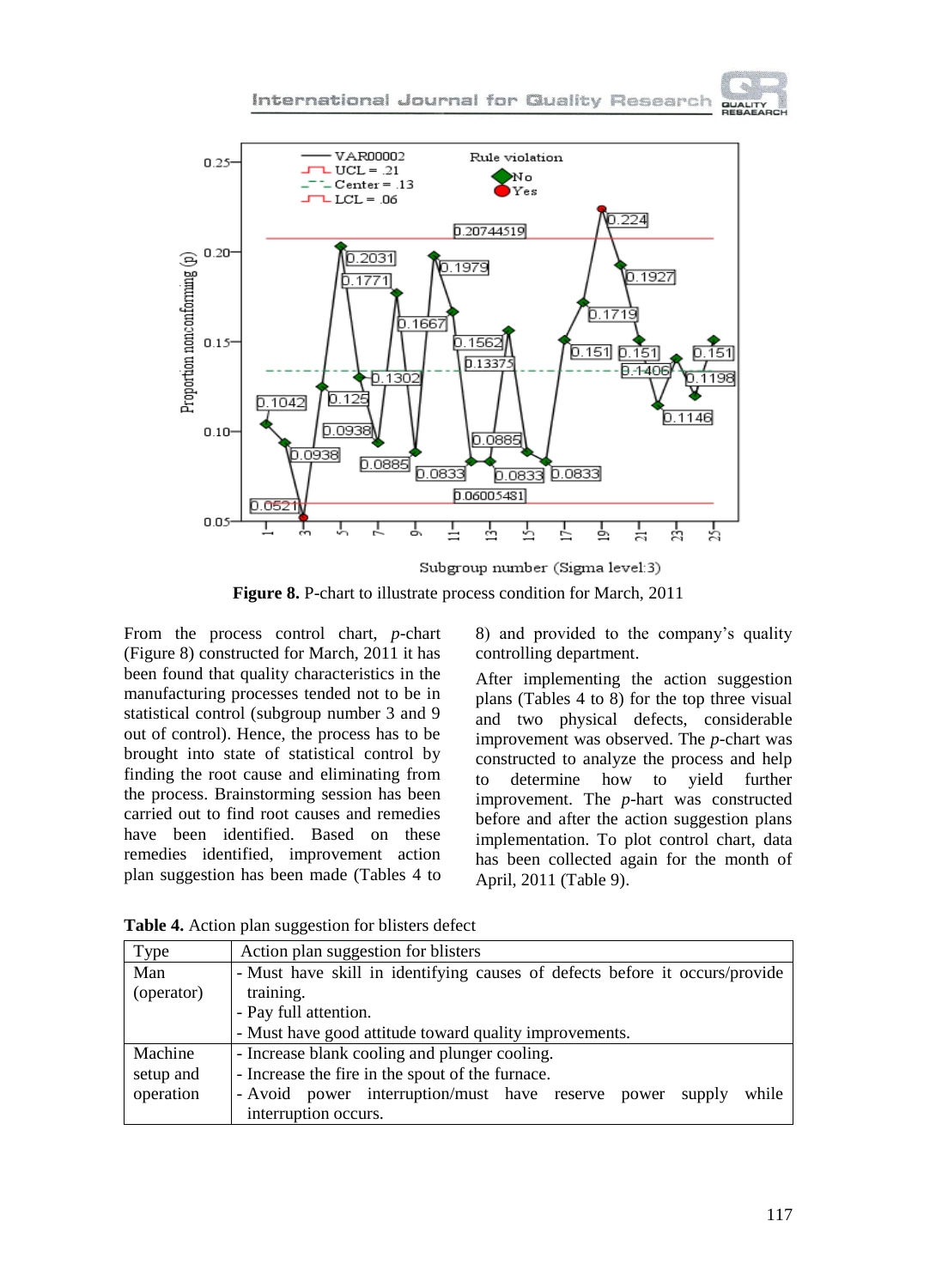

|            | - Raise or lower plunger height and correct gob weight and shape.      |  |  |  |  |  |
|------------|------------------------------------------------------------------------|--|--|--|--|--|
|            | - Lower the shear height.                                              |  |  |  |  |  |
|            | - Centralize the plunger.                                              |  |  |  |  |  |
|            | - Change orifice ring of feeder to smaller one.                        |  |  |  |  |  |
|            | - Change the feeder plunger.                                           |  |  |  |  |  |
| Machines   | - Furnace glass level indicator operation must be maintained.          |  |  |  |  |  |
| and        | - Furnace overall parts must be properly maintained.                   |  |  |  |  |  |
| equipments | - A preventive maintenance to ensure machine always in good condition. |  |  |  |  |  |
| Material   | - Must use raw material with appropriate quality.                      |  |  |  |  |  |
|            | - Care should be given in raw material preparation.                    |  |  |  |  |  |
|            | - Cullet should be cleaned with appropriate cleaning agents to remove  |  |  |  |  |  |
|            | contaminations that may cause bubbles while melting the raw materials. |  |  |  |  |  |

**Table 5.** Action plan suggestion for double seam defect

| Type       | Action plan suggestion for double seam                                  |
|------------|-------------------------------------------------------------------------|
| Man        | - Be able to identify defects quickly and accurately and how to remedy  |
| (operator) | them/must have been provided.                                           |
|            | - Must have attention.                                                  |
| Machine    | - Adjust feeder and glass temperature.                                  |
| setup and  | - Check blank and mold supporting for wear.                             |
| operation  | - Reduce counter blow pressure.                                         |
|            | - Check blank and mold linkage aligning fixture.                        |
|            | - Increase venting of mold.                                             |
| Machine    | - Correct mold design.                                                  |
| and        | - Check blank and mold halves for alignment.                            |
| equipments | - Check fit for plunger lock or blank lock.                             |
|            | - Change mold holders and check the old ones against repair dimensions. |
| Material   | - Use batch correctly proportioned.                                     |
|            | - Use appropriate quality raw material.                                 |

**Table 6.** Action plan suggestion for stone defect

| Type       | Action plan suggestion for stone                                         |
|------------|--------------------------------------------------------------------------|
| Man        | - Must have attention.                                                   |
| (operator) | - Use machine for raw materials screening and selection (reduce human in |
|            | raw material preparation).                                               |
| Machine    | - Avoid inappropriate electrode advancement (feeding) into the furnace.  |
| setup and  | - Increase the cooling wind.                                             |
| operation  | - Clean delivery equipments and mold.                                    |
|            | - Clean the underside of the spout casing.                               |
|            | - Adjust furnace pull.                                                   |
| Machine    | - Use better grade of furnace materials.                                 |
| and        | - Use better grade of mold materials.                                    |
| equipments | - Change mold.                                                           |
|            | - Improve polishing of mold.                                             |
| Material   | - Check for contamination of the materials.                              |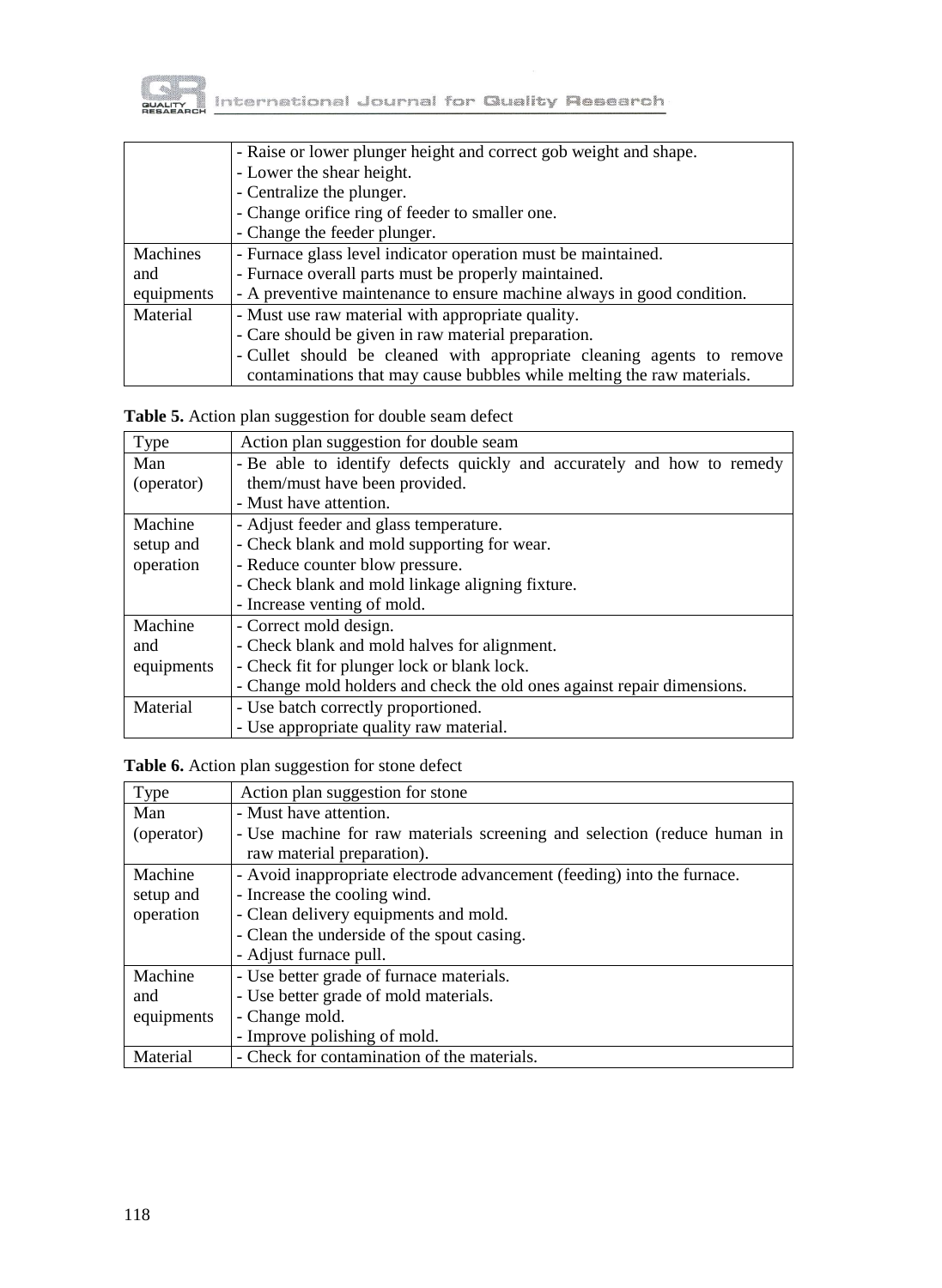

| Type       | Action plan suggestion for pressure failure defect                                |
|------------|-----------------------------------------------------------------------------------|
| Man        | - Use machines for screening and separating from impurities rather than labor     |
|            | intensive.                                                                        |
| (operator) | - The operator must frequently the containers/bottles passing along the           |
|            | conveyor from machine to stacker.                                                 |
|            | - Be able to identify defects quickly and accurately and know how to remedy       |
|            | them (providing training for the operators).                                      |
|            | - Must have attention and good attitude toward quality.                           |
| Machine    | - Apply cooling air evenly on the blank mold/adjust cooling system to be          |
| setup and  | uniform.                                                                          |
| operation  | - Increase the machine speed at the appropriate level.                            |
|            | - Adjust feeder temperature.                                                      |
|            | - Improve lehr loading and use more suitable lehr belt.                           |
|            | - Adjust lehr temperature and speed.                                              |
|            | - Apply glass layer coating (hot end and cold end coating with very thin layer    |
|            | of tin tetra chloride and polyethylene wax respectively.                          |
|            | - Facilitate uniform or even glass distribution.                                  |
| Machine    | - Batching scales/balances must have correct calibration.                         |
| and        | - Check for correct mold design.                                                  |
| equipments | - Avoid excessive mold worn out/replace over used molds by proper mold.           |
|            | - Check for correct match of blank and mold halves.                               |
| Materials  | - Use better quality raw materials/increase silica sand purity to the appropriate |
|            | level.                                                                            |
|            | - Increase silica sand proportion in the mix ratio up to appropriate level.       |
|            | - Good preparation of raw materials/must have been properly separated,            |
|            | washed and screened from impurities and dirt.                                     |
|            | - Appropriate cleaning/washing agents must be used.                               |

**Table 7.** Action plan suggestion for pressure failure defect

**Table 8.** Action plan suggestion for overweight defect

| Type       | Action plan suggestion for overweight defect                             |
|------------|--------------------------------------------------------------------------|
| Man        | - Must have awareness about defects.                                     |
| (operator) | - Pay full attention.                                                    |
|            | - Must have refreshment.                                                 |
| Machine    | - Adjust timing between feeder and machine for correct loading position. |
| setup and  | - Adjust glass and feeder temperature.                                   |
| operation  | - Reduce gob weight.                                                     |
| Machine    | - Adjust design of mold equipments.                                      |
| and        | - Adjust plunger and feeder tube design.                                 |
| equipments |                                                                          |
| Material   | - Must have proper and uniform melt flow index.                          |
|            | - Free from contamination.                                               |
|            | - Must have proper mix ratio that deliver proper density.                |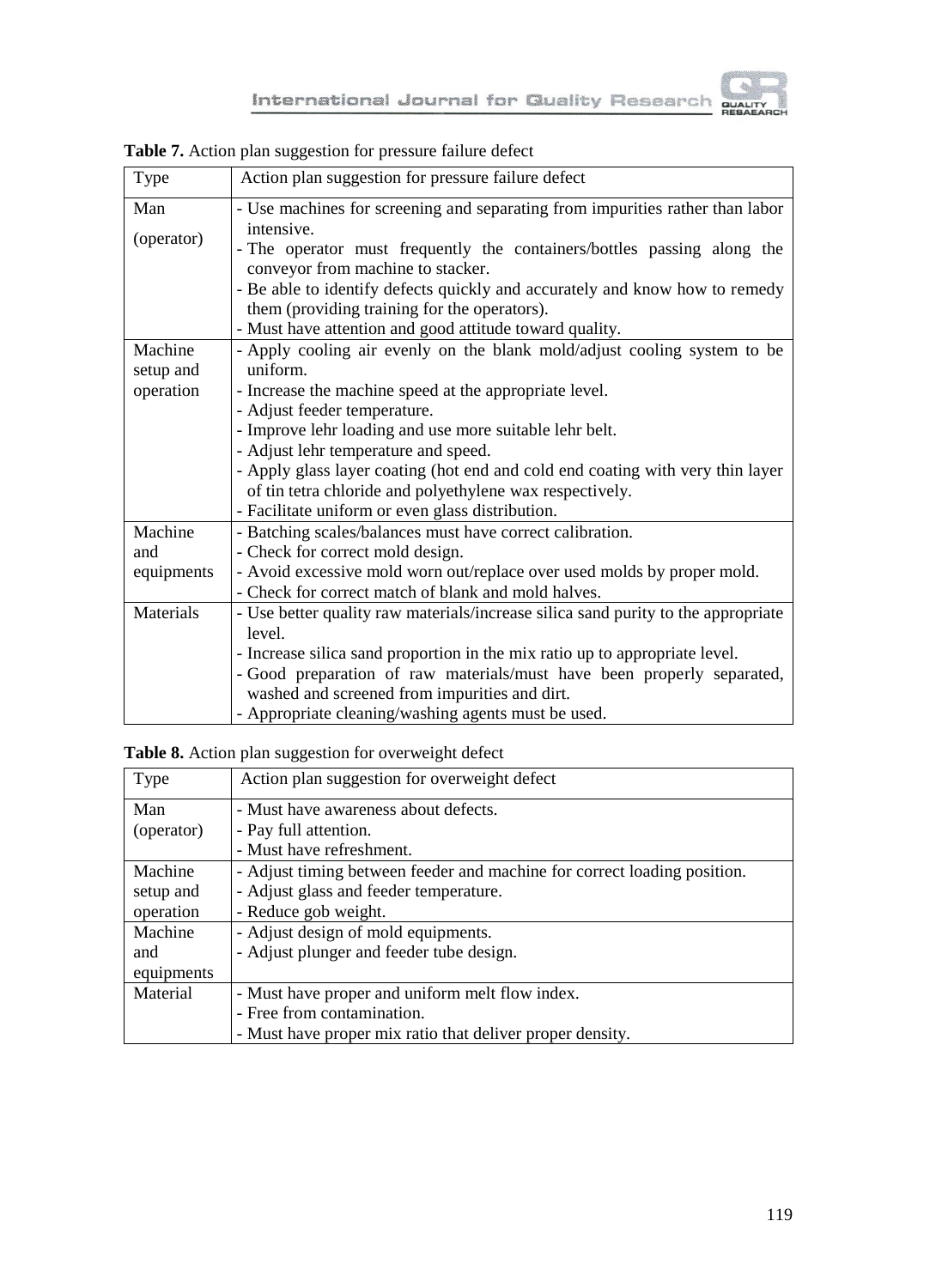

tternational Journal for Quality Research

| Subgroup       | Number    | Number    | Fraction  | Subgroup | Number    | Number     | Fraction   |
|----------------|-----------|-----------|-----------|----------|-----------|------------|------------|
| number         | inspected | defective | defective | number   | inspected | defectives | defectives |
|                | (n)       | (np)      | (np/n)    |          | (n)       | (np)       | (np/n)     |
| 1              | 192       | 39        | 0.2031    | 14       | 192       | 22         | 0.1146     |
| $\overline{2}$ | 192       | 27        | 0.1406    | 15       | 192       | 34         | 0.1771     |
| 3              | 192       | 28        | 0.1458    | 16       | 192       | 36         | 0.1875     |
| $\overline{4}$ | 192       | 19        | 0.0990    | 17       | 192       | 40         | 0.2083     |
| 5              | 192       | 36        | 0.1875    | 18       | 192       | 38         | 0.1979     |
| 6              | 192       | 32        | 0.1667    | 19       | 192       | 39         | 0.2031     |
| $\overline{7}$ | 192       | 32        | 0.1667    | 20       | 192       | 32         | 0.1667     |
| 8              | 192       | 37        | 0.1927    | 21       | 192       | 31         | 0.1615     |
| 9              | 192       | 38        | 0.1979    | 22       | 192       | 18         | 0.0938     |
| 10             | 192       | 39        | 0.2031    | 23       | 192       | 36         | 0.1875     |
| 11             | 192       | 40        | 0.2083    | 24       | 192       | 37         | 0.1927     |
| 12             | 192       | 33        | 0.1719    | 25       | 192       | 40         | 0.2083     |
| 13             | 192       | 35        | 0.1823    |          |           |            |            |

**Table 9.** Computation of fraction defectives for control p-chart for April, 2011



**Figure 8.** Control chart (p-chart) for April, 2011 (Table 7)

Again data was collected for the month of April, which revealed that improvement is in pressure failure defect and blister defect where company has given their attention

(Tables 10 and 11). After slight improvement in defects the revised control charts (*p*-chart) indicate that the process is in-control (Figure 8).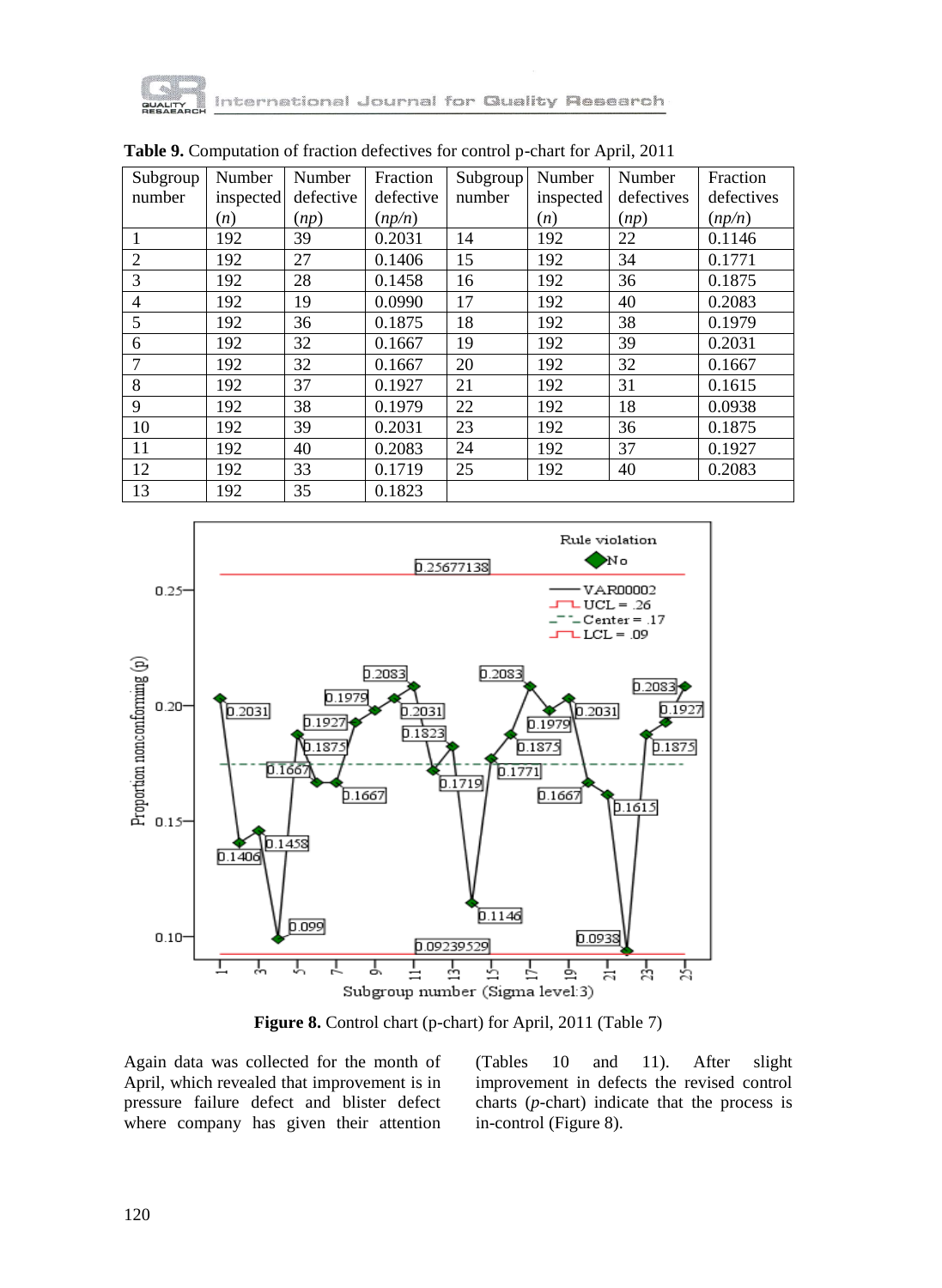

| S.                               | Type of                | Number         | Percentage     | Percentage of | Cumulative |
|----------------------------------|------------------------|----------------|----------------|---------------|------------|
| No.                              | defects                | of             | defective      | relative      | percentage |
|                                  |                        | defective      | to sample size | defective     | defective  |
| $\mathbf{1}$                     | <b>Blisters</b>        | 170            | 2.95           | 20.14%        | 20.14%     |
| $\overline{2}$                   | Double<br>seam         | 141            | 2.45           | 16.71%        | 36.85%     |
| 3                                | Heavy seam             | 135            | 2.34           | 16.00%        | 52.85%     |
| $\overline{4}$                   | Folding                | 84             | 1.46           | 9.95%         | 62.80%     |
| $\overline{5}$                   | Baffle mark            | 60             | 1.04           | 7.20%         | 70.00%     |
| 6                                | Body crack             | 51             | 0.89           | 6.04%         | 76.04%     |
| $\overline{7}$                   | Neck crack             | 49             | 0.85           | 5.81%         | 81.85%     |
| $\overline{8}$                   | Wash board             | 47             | 0.82           | 5.57%         | 87.42%     |
| 9                                | Stone                  | 37             | 0.64           | 4.38%         | 91.80%     |
| 10                               | Ring crack             | 25             | 0.43           | 2.96%         | 94.76%     |
| 11                               | Dirty mould            | 13             | 0.23           | 1.54%         | 96.30%     |
| 12                               | <b>Bottom</b><br>crack | 13             | 0.23           | 1.54%         | 97.84%     |
| 13                               | Shear mark             | 10             | 0.17           | 1.18%         | 99.02%     |
| 14                               | Seeds                  | $\overline{7}$ | 0.12           | 0.83%         | 99.85%     |
| 15                               | Chocked<br>neck        | $\overline{2}$ | 0.03           | 0.24%         | 100.09%    |
| 16                               | Bird swing             | $\Omega$       | 0.00           | 0.00%         | 100.09%    |
| Total                            |                        | 844            |                |               |            |
| Sample size                      |                        | 5760           |                |               |            |
| Lot size                         |                        | 74880          |                |               |            |
| Average percentage<br>defectives |                        | 14.65%         |                |               |            |

**Table 11.** Data collected after improvement for physical defect (glass bottles) for April, 2011

| S.          | Type of defects  | Number    | Percentage     | Percentage of | Cumulative |
|-------------|------------------|-----------|----------------|---------------|------------|
| No.         |                  | of        | defective      | relative      | percentage |
|             |                  | defective | to sample size | defective     | defective  |
|             | Pressure failure | 778       | 13.51%         | 31.60%        | 31.60%     |
| 2           | Under capacity   | 587       | 10.19%         | 23.84%        | 55.44%     |
| 3           | Over weight      | 569       | 9.88%          | 23.11%        | 78.55%     |
| 4           | Over capacity    | 479       | 8.32%          | 19.46%        | 98.01%     |
| 5           | Under weight     | 49        | 0.85%          | 2.00%         | 100.01%    |
| 6           | Height out       | $\Omega$  | $0.0\%$        | $0.00\%$      | 100.01%    |
|             | standard         |           |                |               |            |
| Total       |                  | 2462      |                |               |            |
| Sample size |                  | 5760      |                |               |            |
| Lot size    |                  | 74880     |                |               |            |

*Note:* As per data collected for glass bottles manufacturing, there are more than 100 defects (visual and physical) in glass bottles manufacturing processes. Keeping the priority of major defects percentages as per historical data, we have selected sixteen visual and six physical defects for visual for the study.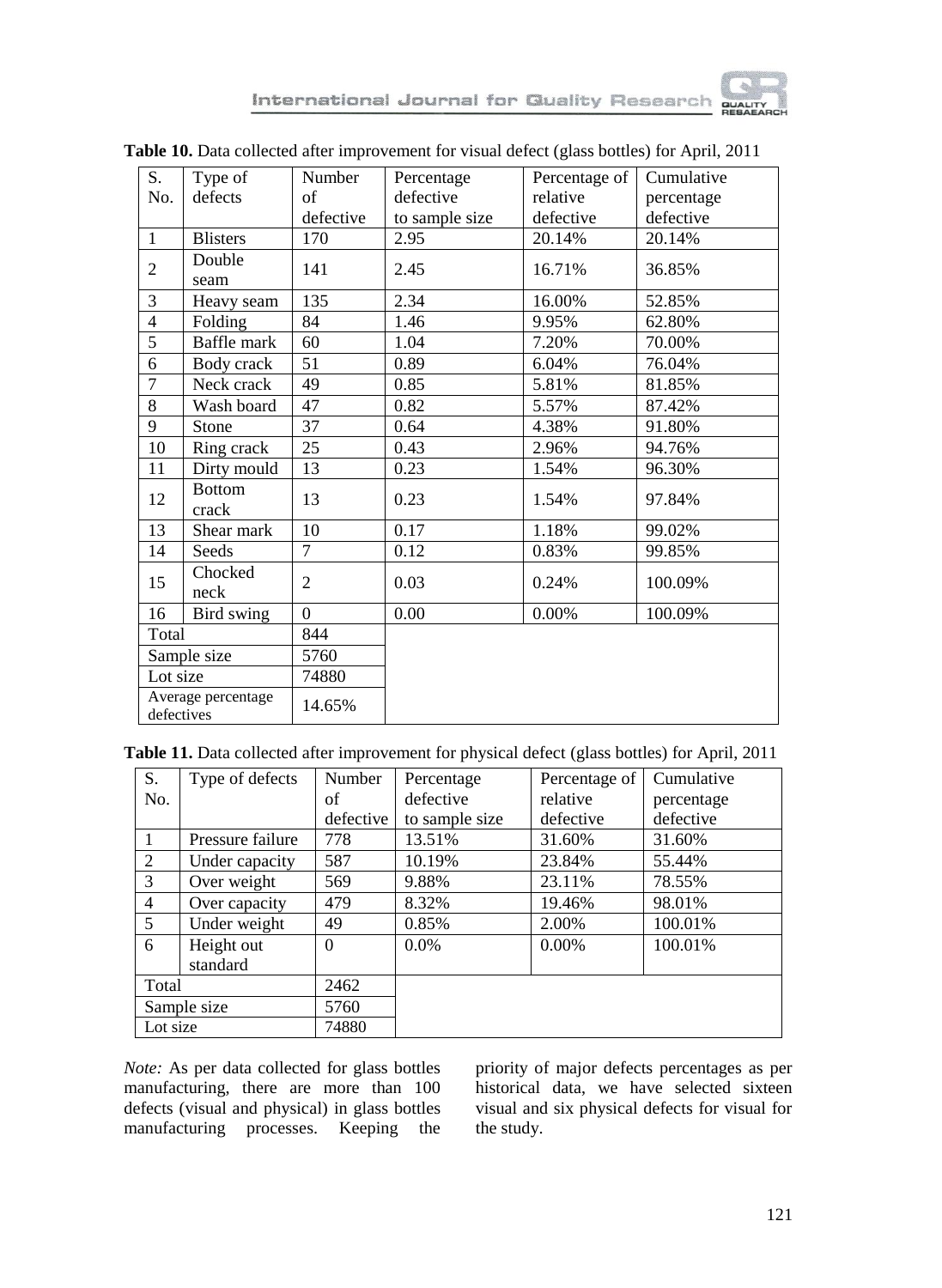

# **5. Economic analysis**

#### *Loss incurred from non-conforming or defective glass bottles:*

A large loss incurred due to non-conforming or defective glass bottles production. In company, the IS machine average production capacity is 54 bottles per minute or 54 60=3240 glass bottles per hour. As per percentage defective analysis was made for the three months, a percentage visual defective glass bottles is 13.74% and that of physical defective is 27.08%, the average of the two is 20.41%.

Information from the company indicates that the company's quality acceptance level is ±10%. Therefore, the difference between average defective analyzed and company quality acceptance level (20.41%-10%) is 10.41% which is percentage of product (glass bottles) rejection due to defective bottles.

Average production cost of a glass bottle is 2.20 Birr (company's information). As a result total loss from non-conforming product or defective glass bottles was  $3240 \times 0.1 \times 2.20 = 712.8$  Birr per hour.

Annual total loss from non-conforming glass bottles or defective glass bottles was equal to  $712.8 \times 24 \times 30 \times 12 = 6158592$  Birr. This loss will ultimately affect the total profit of the company. So in today's competitive manufacturing, this is of outmost importance to reduce total non-conforming glass bottles or defective glass bottles by continuous monitoring production through SPC tools.

Action plan suggestion has been suggested for all identified five major defects to the company. Because of company's own limits/unknown reasons, focus is given only on pressure failure and blister defects, and improvement was observed in these two defects only. In March 2011, number of defective glass bottles due to pressure failure defect was 1350 glass bottles and in month of April 2011, number of defective glass bottles reduced to 778. As a result improvement was 572 glass bottles per

month only due to pressure failure defect and irrespective of the others defects.

The difference of the two months of defects (1350-778=572) glass bottles was improvement made on a particular pressure failure defect irrespective of the others defects. That is 572 glass bottles were saved per month only from defective caused by pressure failure.

Where as in case of blister defect in the month of March 2011, the number of defectives glass bottles were 181 and it came reduced to 170 glass bottles as a result an improvement of 11 glass bottles indicated.

The amount of loss reduced in Birr (currency) was  $(11 \text{ bottles } +572)$ bottles) $\times$  2.20 Birr=1282.6 Birr per month. The total gain annually due to reduction in pressure failure is  $583 \times 2.20 \times 12 = 15391.2$ Birr (where 2.20 Birr is average production cost per bottle, excluding material cost).

### **6. Results and discussion**

- After detail observation and interview has been conducted, it is possible to identify that the company has many problems, specifically there is high rejection rate or high waste has been observed in the production processing line i.e. in the melting process which causes waste due to trickle and forming process which causes waste due to defective bottles rejection (Tables 1 and 2).
- As per the observation made on the company the concentration is only given on final glass bottles (product) inspection, daily activities and solving of the causes of defective glass bottles. But this is not the right way to minimize the causes of non-conforming or defective glass bottles.
- More efficient technique is long run corrective or preventive action through SPC tools needed to minimize or reduce the problem.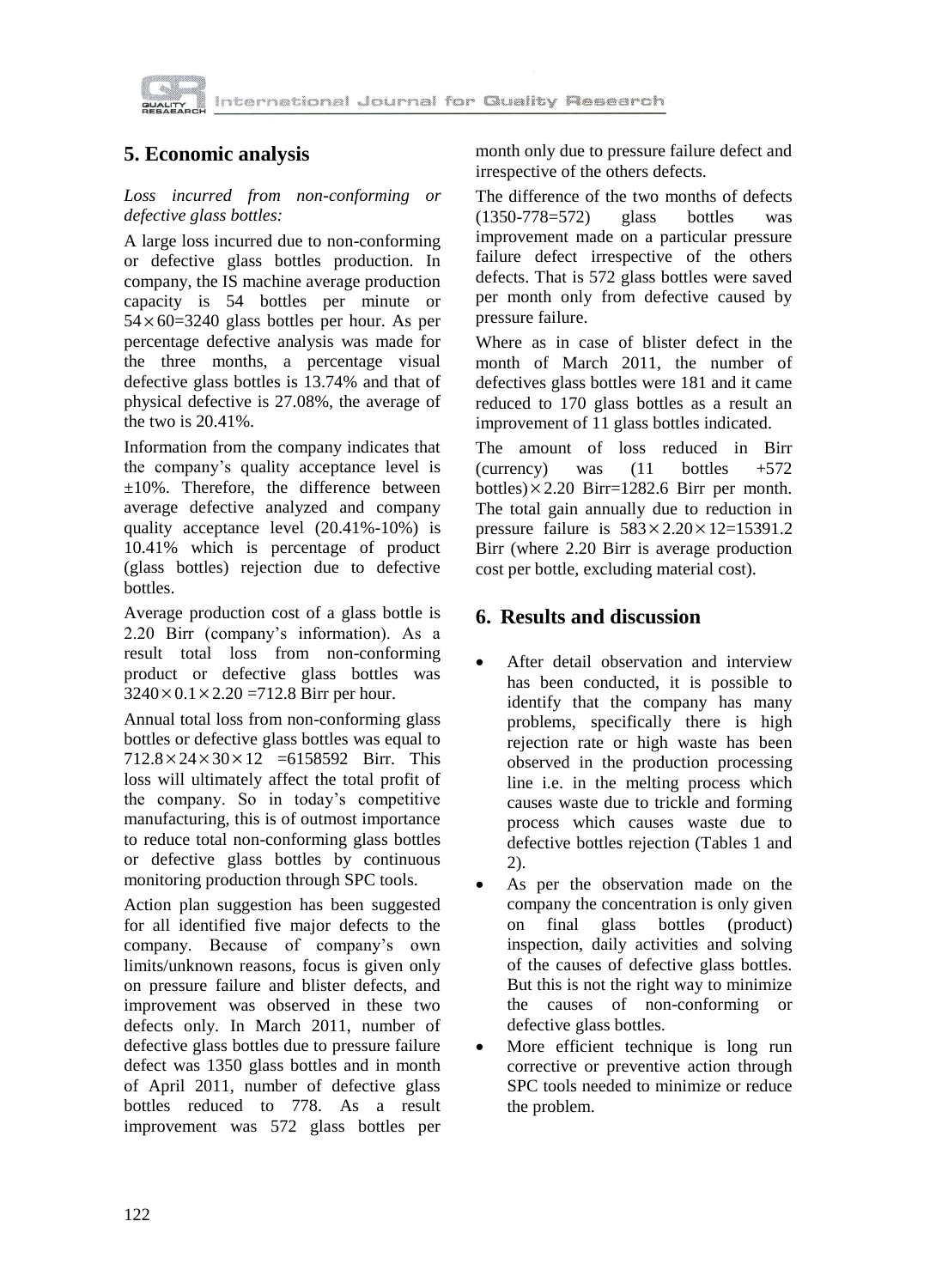

- It was also observed that there is glass bottles' sampling problem for quality analysis. Sampling has not been carried out, that the sample is representative of the lot.
- Eight glass bottles samples have been taken from a row of glass bottles arranged on conveyor (stacker) which is not being representative of the lot.
- As per Ethiopian Standard (ES 117:2001) the number of samples should be twenty and should be taken from diagonals by random sampling techniques.
- As per discussion with quality controlling department persons, the problem is because of stacker (conveyor on which bottles travels from one work centre to another centre where sample has been taken) does not allow doing so. It needs maintenance or replacement.
- The company does not set acceptance and rejection number for critical defect glass bottles, which is very useful tool for the management decisions to reject or accept the batch under inspection by sample. As per ES 839:2002 shows that sampling and acceptance level for defects can be used.
- A sampling plan is a plan for acceptance sampling that precisely specifies the parameters of the sampling process and the acceptance/rejection criteria. The variables to be specified include the size of the lot (*N*), the size of the sample inspected from the lot (*n*), the number of defects above which a lot is rejected (*c*), and the number of samples that will be taken. The company lacks acceptance/rejection criteria for processed sample for each defect types.
- It was observed that molds are highly over used and get worn out and this causes many defects viz., double seam, neck ring seam, misshaped bottles, dirty or rough finish defects, bent or cracked finish bottle defects, and folding, etc.
- From frequent observation, it has been possible to identify many quality

checking tests have not been conducted such as annealing test, thermal shock test, thickness test, finish coating test and impact test. Besides these tests some essential process were by-passed like hot end coating and cold end coating which gives appreciable strength and surface quality of bottles. Those processes give significant quality characteristics such as resistance to breakage and scratches.

- From economic analysis it is possible to understand that the company incurring high loss (about 6158592 Birr annually) due to non-conforming or defective glass bottles. This economic analysis clearly affirmed the fact that preventive measure assuming in the reduction of causes of defective glass bottles helps the company in generating revenue.
- From the Pareto chart, major or vital few problems have been identified such as blisters, double seam, stone, pressure failure, and over weight defect (Figures 1 and 2). It has been observed that the three major visually identified defects are blisters-22.14%, double seam-14.06%, and stone-10.78% contribute about 46.98%. These two defects contributed 46.98% of the overall due to visual defect rejection.
- Using fishbone diagram the root causes for the problems were identified. Although many causes were identified, the major causes for each type of defects were identified as follows:
	- For blisters defect the major cause is machine setup and operation i.e. problem of feeder such as foreign matter contamination in the fore hearth channel, cold glass on feeder plunger or channel walls, not enough heat around the plunger, plunger too low or too high over the orifice ring, shears cutting too close to the plunger, orifice ring too large for the gob weight, point of the plunger is worn and hot blanks and plunger (Figure 3).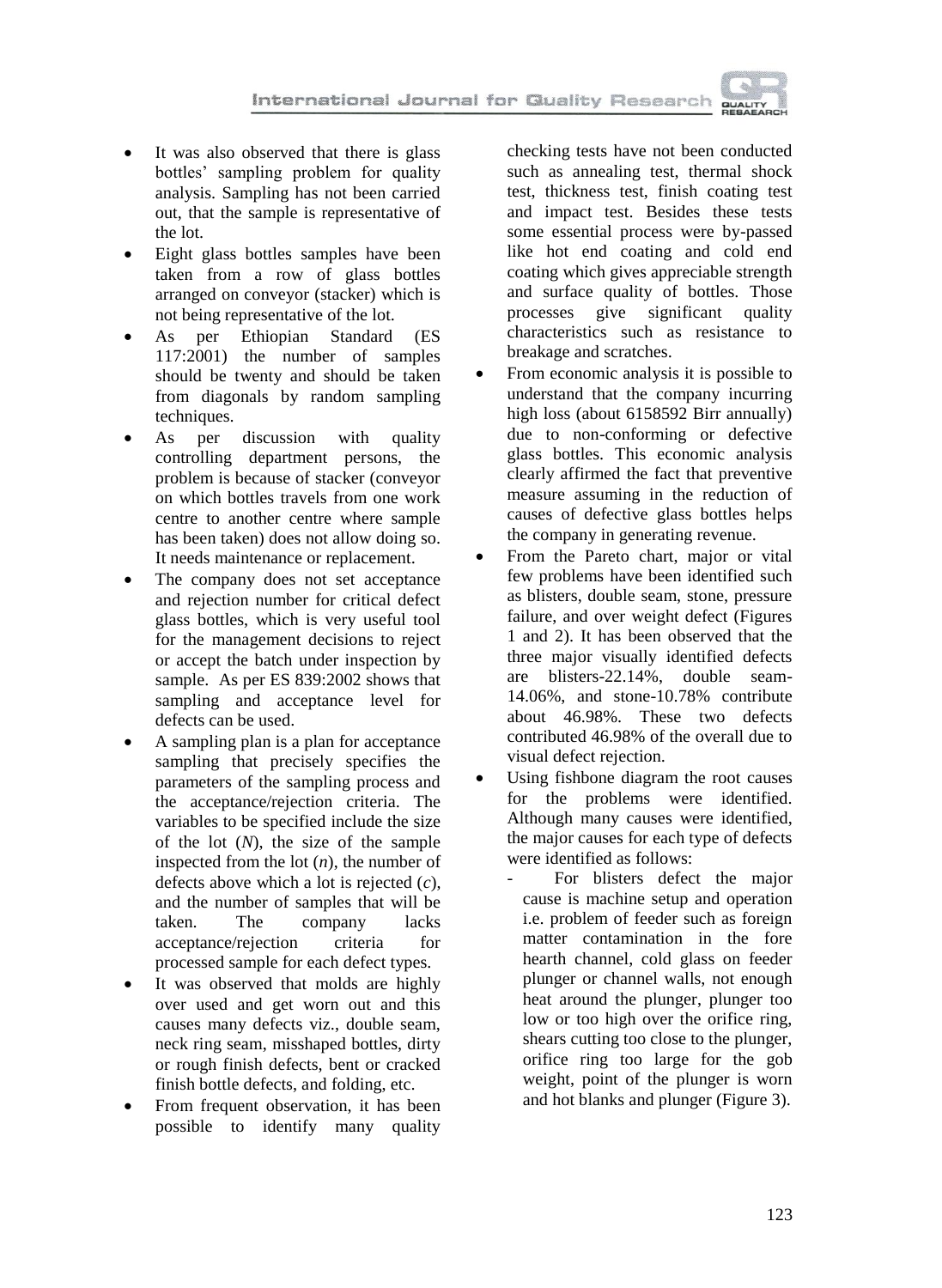



The major cause for double seam defect is machine setup and operation such as mould halves misalignment, blank seam out of line, improper pressure flow process (Figure 4).

The major possible causes for stone defect are refractory from the furnace or fore hearth are falling into the molten glass, batch materials are contaminated or incorrectly melted, and furnace pool may be too high and contaminated cullet (Figure 5).

Uneven or bad glass distribution is a major cause of pressure failure defect. Uneven wall thickness is the result of incorrect glass temperature and uneven gob temperature which mostly causes pressure failure defect. The raw material mix proportion and machine setup and operation are also the major causes for pressure failure (Figure 6).

The major cause of over weight defect is usually machine setup and operation such as incorrect gob delivery, incorrect plunger adjustment, and gob is overweight and glass is too hot (Figure 7).

Attribute control chart indicated. that the process was out of control at two points at subgroup number 3 and 19 initially (Figure 8) because of assignable cause i.e. power interruption as identified, after further investigation double seam was the factor on day  $19<sup>th</sup>$  production process having *UCL*=0.21, *CL*=0.13 and on day 3rd having *LCL*=0.06. Remedies for the root causes were identified and action plan suggestion has been provided for improvement.

After the implementation of the action plan suggestion for the identified defects, improvements have been observed on blisters defect and significant improvement observed on pressure failure defect. The pressure failure defect had reduced from 23.44% (March) to 13.51% (April)

(Tables 2 and 10), blisters defect had reduced from 3.14% (March) to 2.51% (April) (Tables 1 and 9).

The *p*-chart for April, 2011 was also constructed to analyze the process and help determine how to yield further improvement. After improvement the control chart, *p*chart (Figure 8) indicates that the process is in-control because the assignable causes were resolved.

# **7. Summary**

- The company has been running since 1973 without replacing very old machines, because of this some production lines get out of production. For instance, previously the company was producing wine bottles. Now a day this production line is out of use, molds and molding blocks are over used, this is resulted in defective products and inefficiency.
- Although the company has many constraints to implement all suggestion for improvement within short period of time, the company recognized that the<br>suggestion provided will bring suggestion provided will bring significant productivity improvement in the long run.
- This study resulted in designing the use of SPC tools viz. Pareto chart, fishbone diagram, brain storming and control chart (*p*-chart). The resulting analysis leads to operating procedures that significantly reducing rejections and rework due to defective glass bottles.

### **8. Conclusion**

 The questionnaire survey, interview, direct observation, brain storming, control chart, Pareto chart and fishbone diagrams analysis have provided useful information in identifying causes for rejection, remedies and in proposing optimal solution to be implemented for productivity improvement.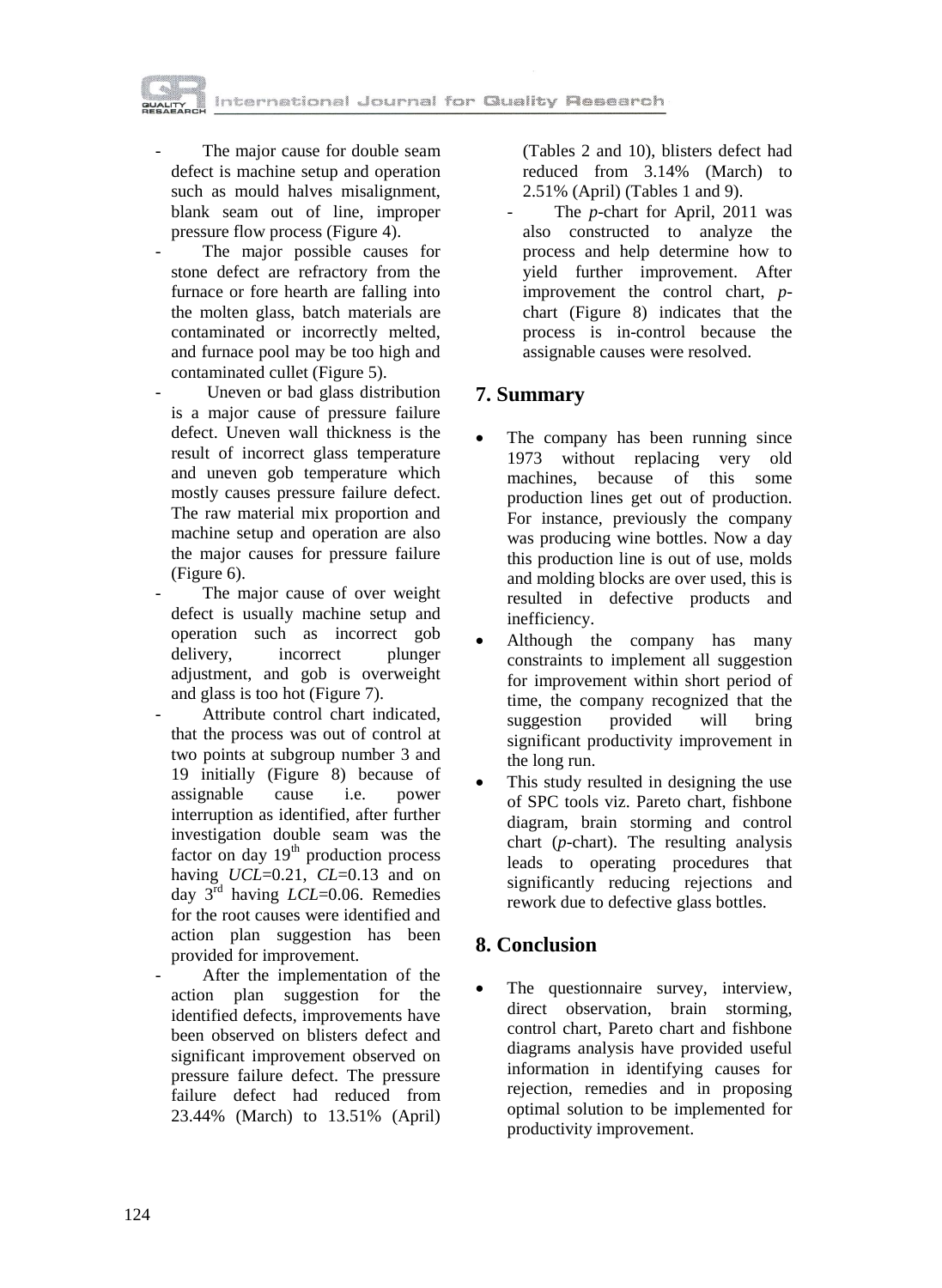International Journal for Quality Research



- The main contributors to the rejection are due to blisters, double seam, stone, and pressure failure and overweight defects are identified. The main factors for these defects can be categorized into<br>material machine, human factor. machine, human factor, machine setup and operation.
- Raw material preparation in the company has problems. Machine for washing silica sand, marble and lime stone is not working properly. This affects raw material quality, which results defects in most of the cases.
- Furnace has been working since 1973 it get very old. The furnace is being bottle neck for the individual section (IS) machine, moulds overused and get worn out, and operators need training to be skillful in machine setting and operation control.
- From direct observation the two final glass bottles production processes viz., hot end and cold end coatings were not carried out properly. Those processes give significant quality characteristics such as resistance to breakage and scratches.
- Company lacks the required management involvement, commitment to learning and using SPC tools. The company also lacks the ongoing education and training of management and line staff on SPC tools. With all these problems the company couldn't satisfy the needs of its customers in quality and quantity.
- Training is required to implement SPC tools to improve productivity. The company can be benefited a lot from cause-and-effect diagram as it viz., encourages team work through different departments in the company, created by

teams widely divergent in their expertise, helps organizing the random ideas for intelligent decisions, visualizes the various factors associated with a process affect the glass bottles quality, can be made in surprisingly short time, and reveals relationships that had previously not been obvious.

- It is also important to think of the benefits of using a Pareto analysis in economic terms. A Pareto analysis breaks a big problem down into smaller pieces, identifies the most significant factors, shows where to focus efforts, and allows better use of limited resources.
- It can be concluded that quality control chart is an effective statistical technique for locating any trouble or variation in time due to assignable causes.
- Implementation of SPC tools at the company is expected to improve its processes and reduce variability or waste because it may not be possible to completely eliminate variability. With reduced variability the cost of dealing with scrap, rework, and other losses created by defectives which is an enormous drain on the company will be greatly reduced.

In conclusion the company should strive for the implementation of SPC tools for productivity improvement. SPC implementation is important as it could improve process performance by reducing product variability and improves production efficiency by decreasing scrap and rework.

### **References:**

- Atienza, O. O., Ang, B. W., & Tang, L. C. (1997). Statistical process control and forecasting. *International Journal of Quality Science, 2*(1), 37-51.
- Attaran, M. (2000). Why does reengineering fail. A practical guide for successful implementation. *Journal of Management Development, 19*(9), 794-801.